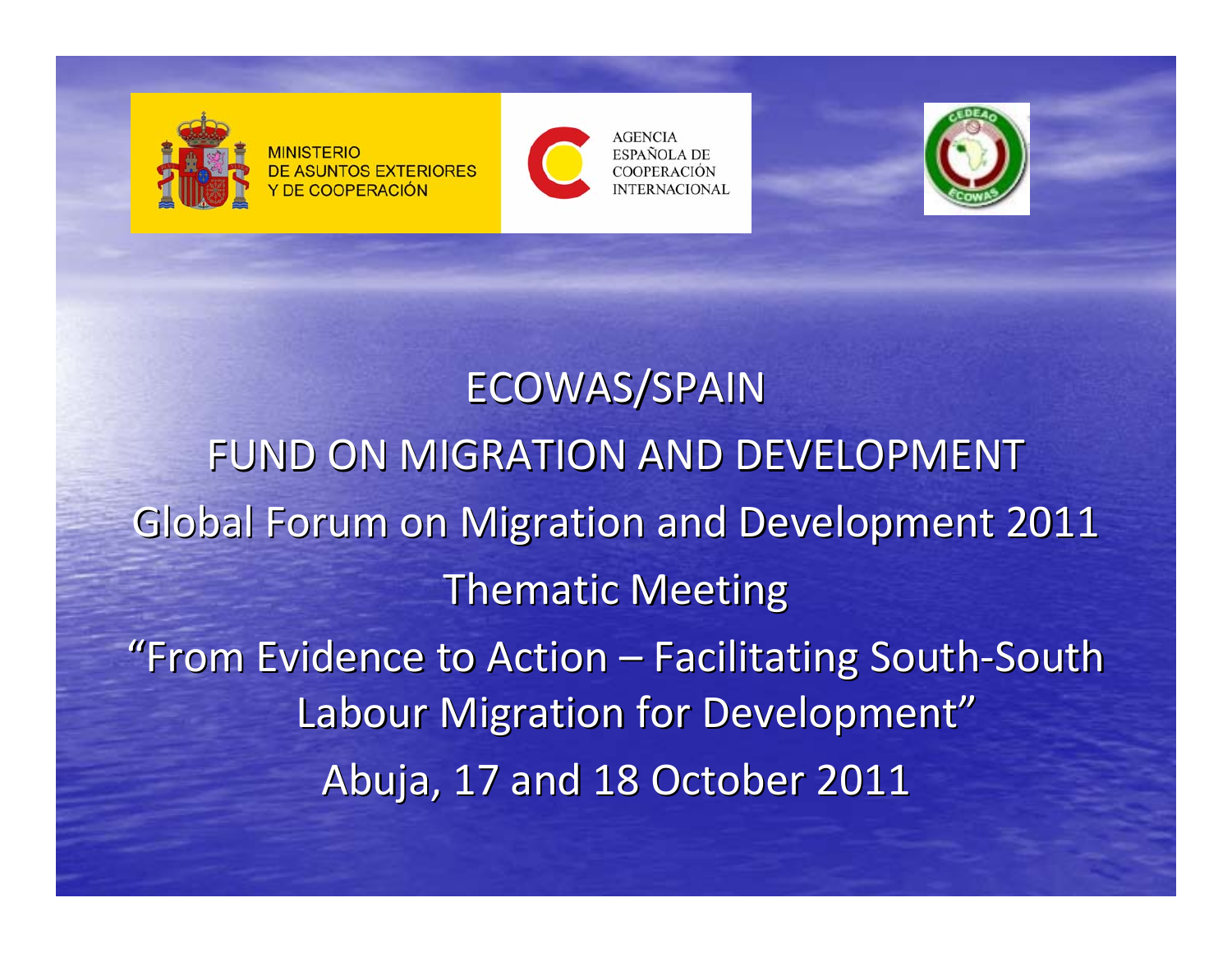

**MINISTERIO DE ASUNTOS EXTERIORES** Y DE COOPERACIÓN



**AGENCIA** ESPAÑOLA DE **COOPERACIÓN INTERNACIONAL** 



**Context Context**

Spanish Foreign and Cooperation Policy

Ministerial Euro African Conference on Migration and Development

V ECOWAS Common Approach on Migration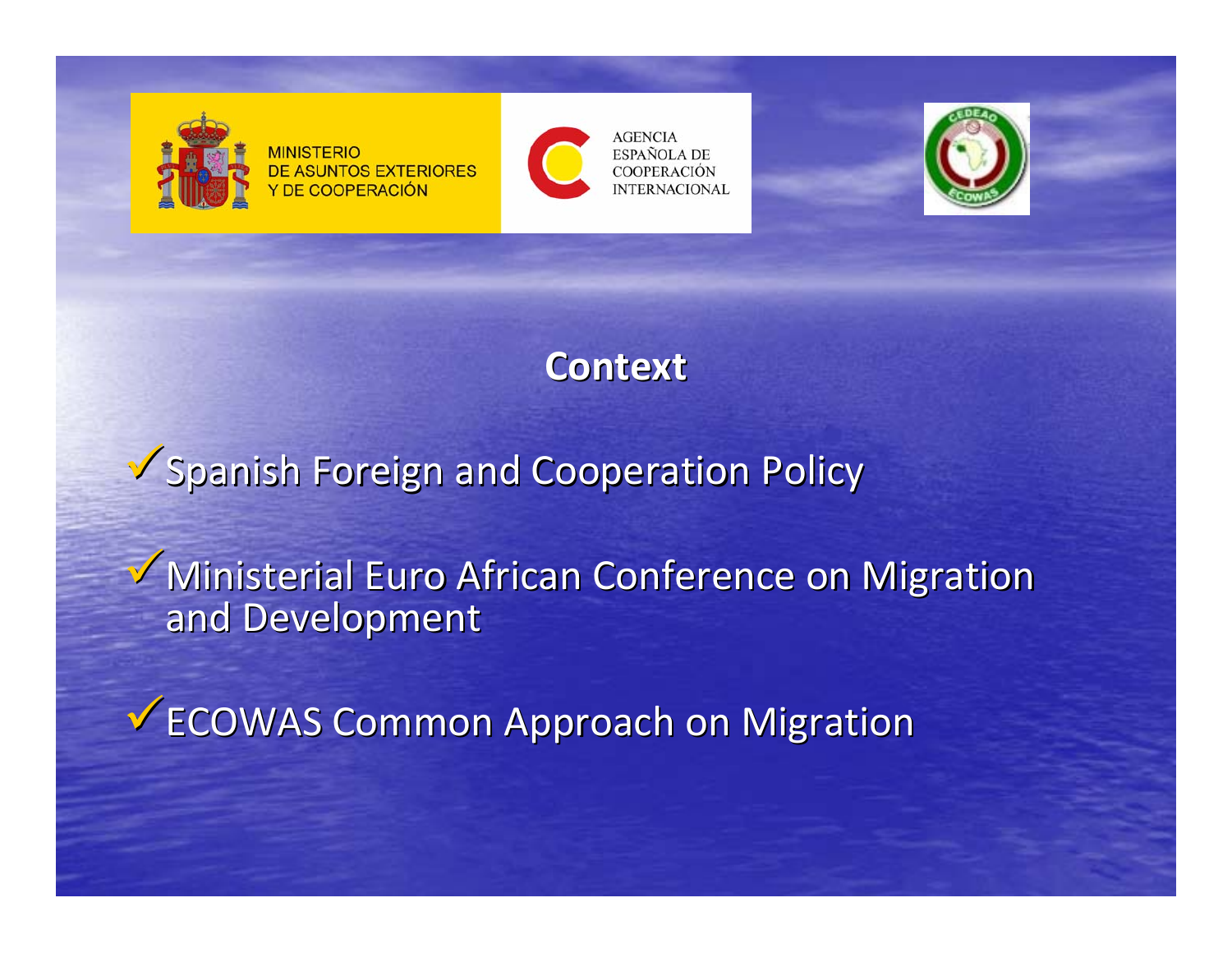

**MINISTERIO DE ASUNTOS EXTERIORES** Y DE COOPERACIÓN





#### **Spanish Spanish Foreign Foreign and Cooperation Cooperation Policy**

### **Master Plan Spanish Cooperation**

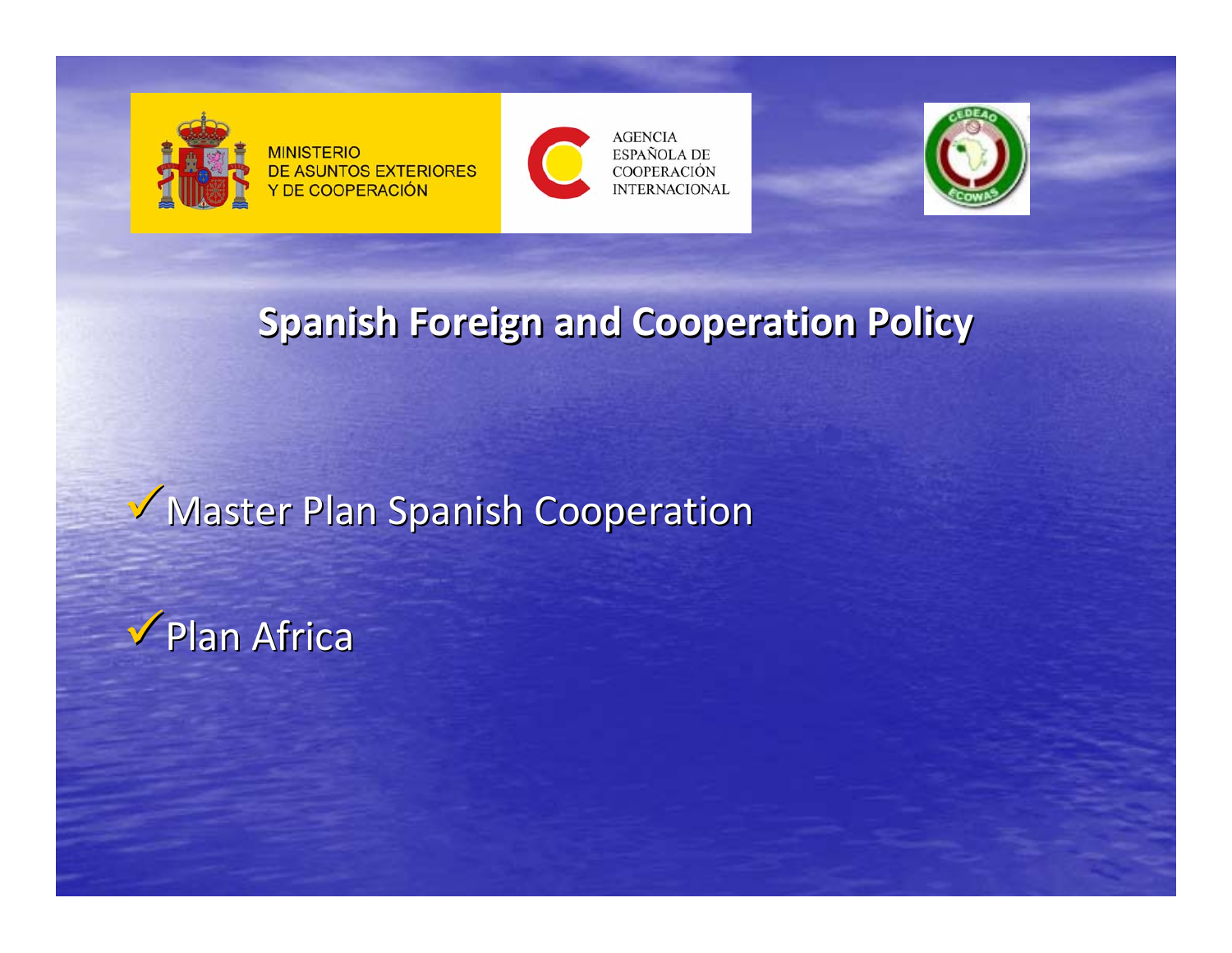

**MINISTERIO DE ASUNTOS EXTERIORES Y DE COOPERACIÓN** 





### **Master Plan Spanish Spanish Cooperation Cooperation**

**Spanish Commitment to Millennium** Development Goals

 $\checkmark$  Support to regional and subregional structures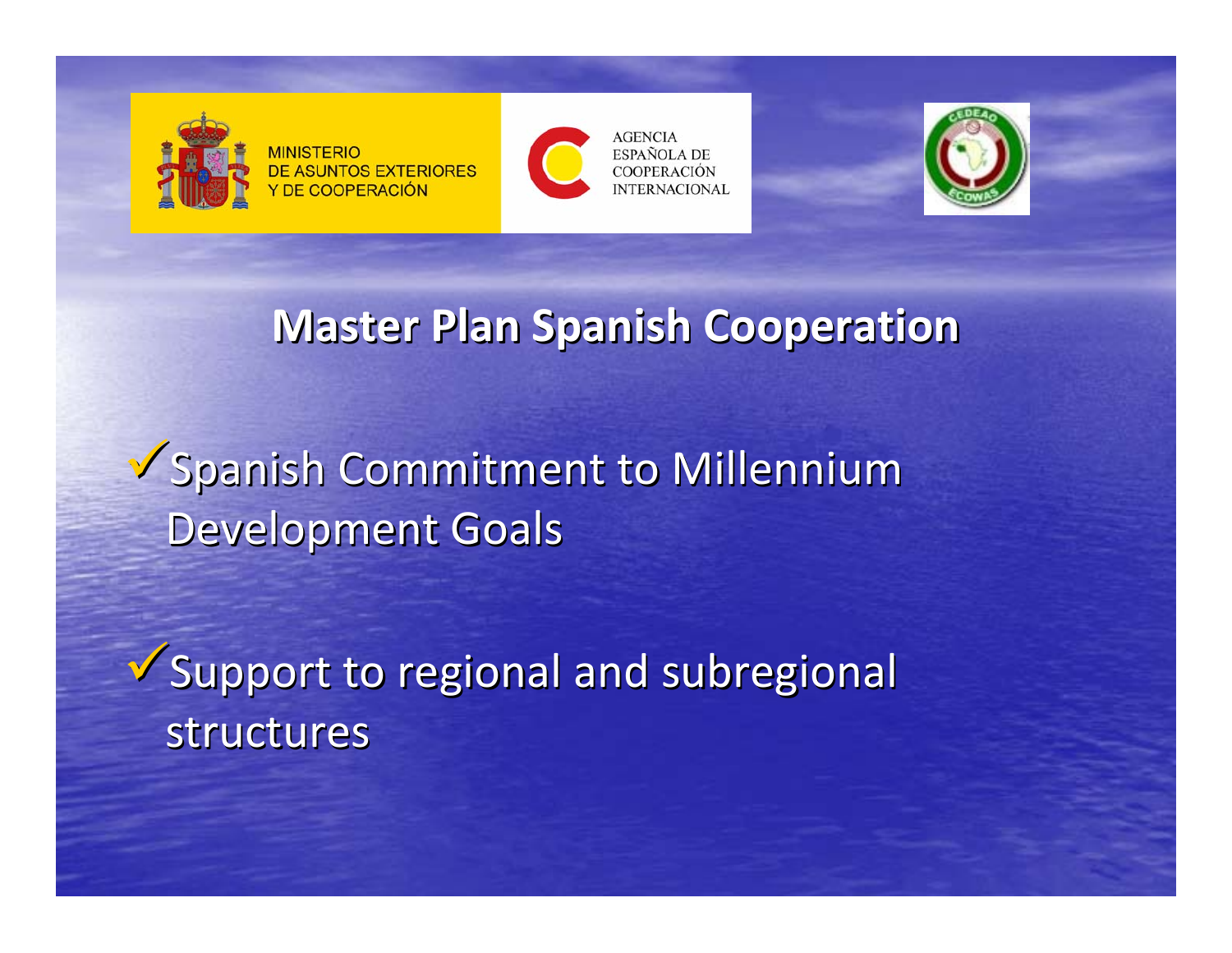

 $\sqrt{}$ 

 $\checkmark$ 

 $\checkmark$ 

**MINISTERIO DE ASUNTOS EXTERIORES** Y DE COOPERACIÓN



**AGENCIA** ESPAÑOLA DE COOPER ACIÓN **NTERNACIONAL** 



#### **Plan Africa**

Priority to regional organisations

Reinforcing Spanish political and institutional presence in Africa

Partnership with Africa to cooperate on the regulation of migration flows

 $\checkmark$ Contribution to fight against poverty in Africa

 Support for processes of democracy consolidation and of peace and security building in Africa

 Strengthening of Spain‐Africa relations, both multilaterally and through the European Union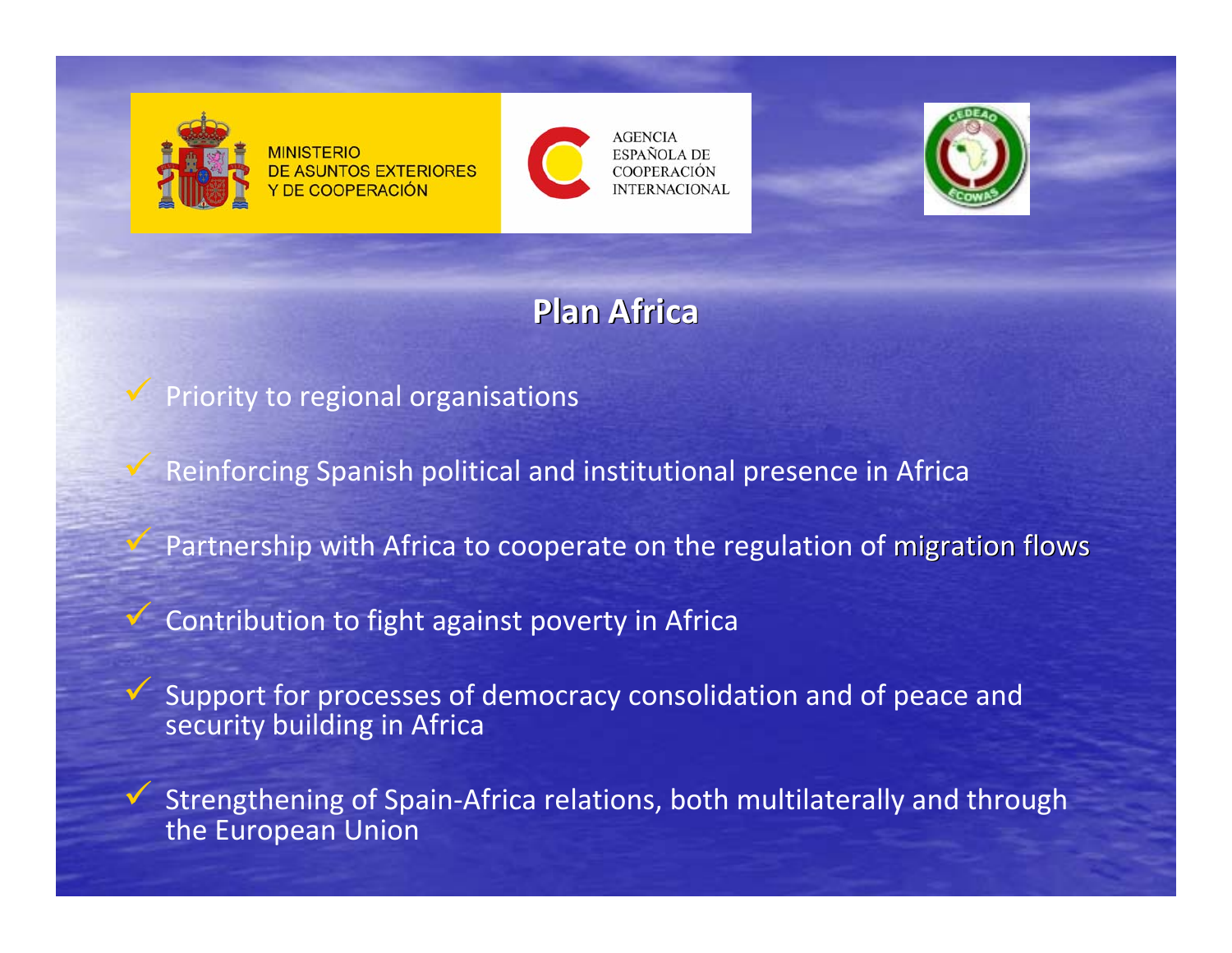

 $\checkmark$ 

 $\checkmark$ 

**MINISTERIO DE ASUNTOS EXTERIORES Y DE COOPERACIÓN** 



**AGENCIA** ESPAÑOLA DE **COOPERACIÓN INTERNACIONAL** 



**I Ministerial Ministerial Euro African African Conference Conference on Migration and Development** 

Rabat Declaration and Action Plan on:

X Migration and Development Legal migration **AND Illegal immigration** 

Follow up Committee ‐ ECOWAS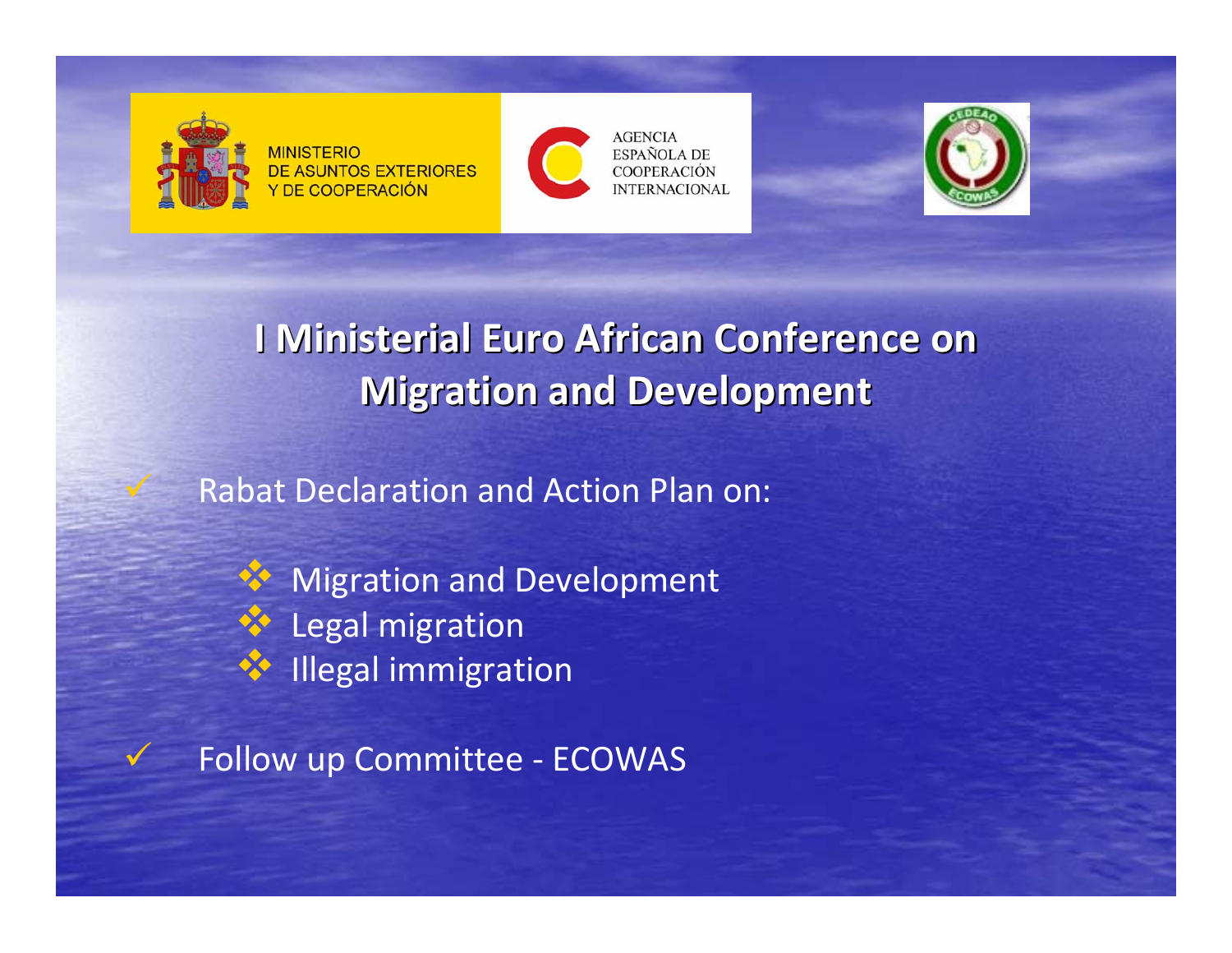

**MINISTERIC DE ASUNTOS EXTERIORES** Y DE COOPERACIÓN



**AGENCIA** ESPAÑOLA DE COOPER ACIÓN **INTERNACIONAL** 



#### **ECOWAS Common Approach Approach on Migration Migration**

Adopted by the ECOWAS Heads of State and Government at the 33rd Ordinary Summit on 18 January 2008 in Ouagadougou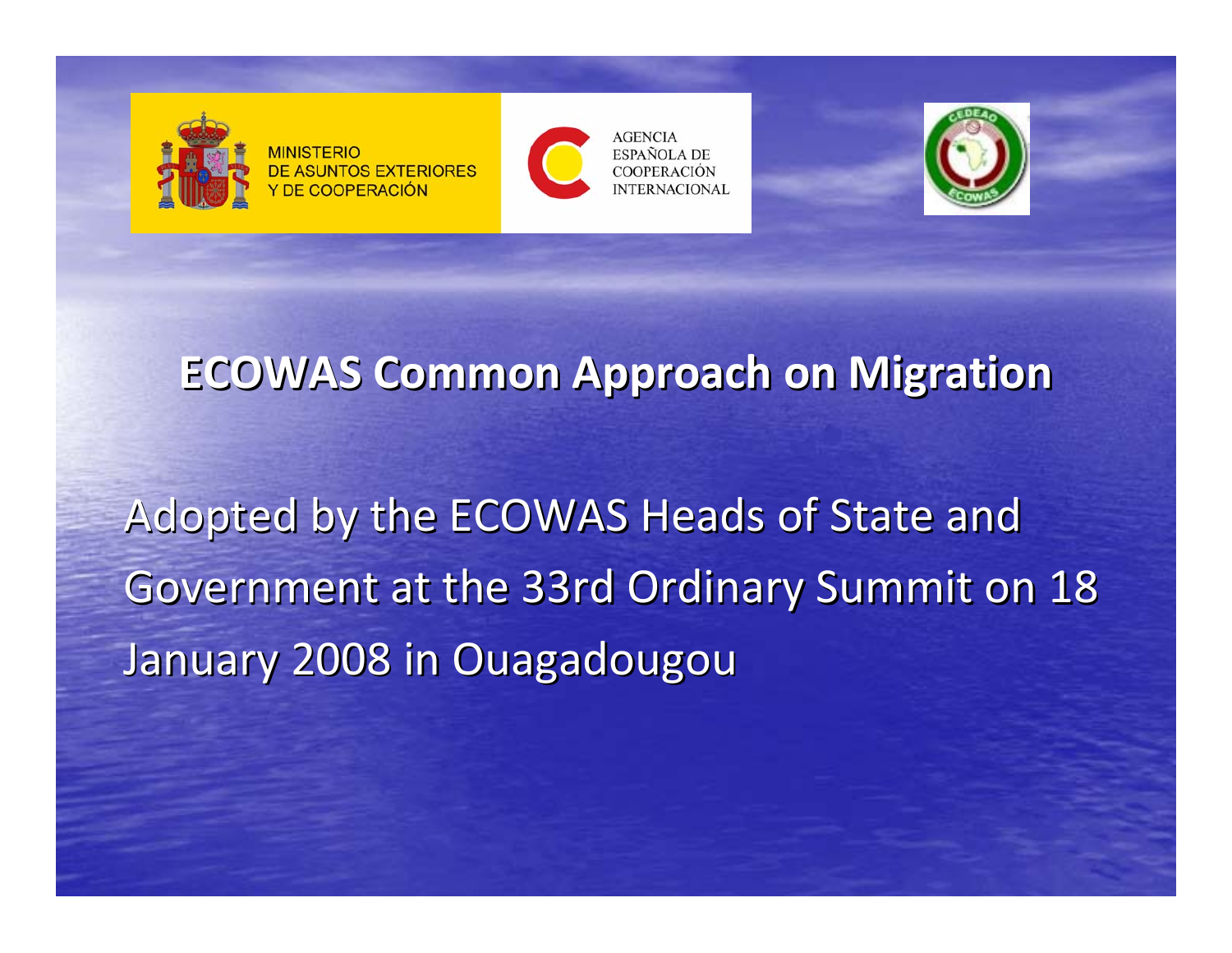# **Legal framework framework**

**• Memorandum of Understanding on the** administration and management of a Spanish ECOWAS Fund (9 December 2007)

**• Technical Document** on the administration and management of the ECOWAS/Spain Migration and Development Funds (2 July 2008)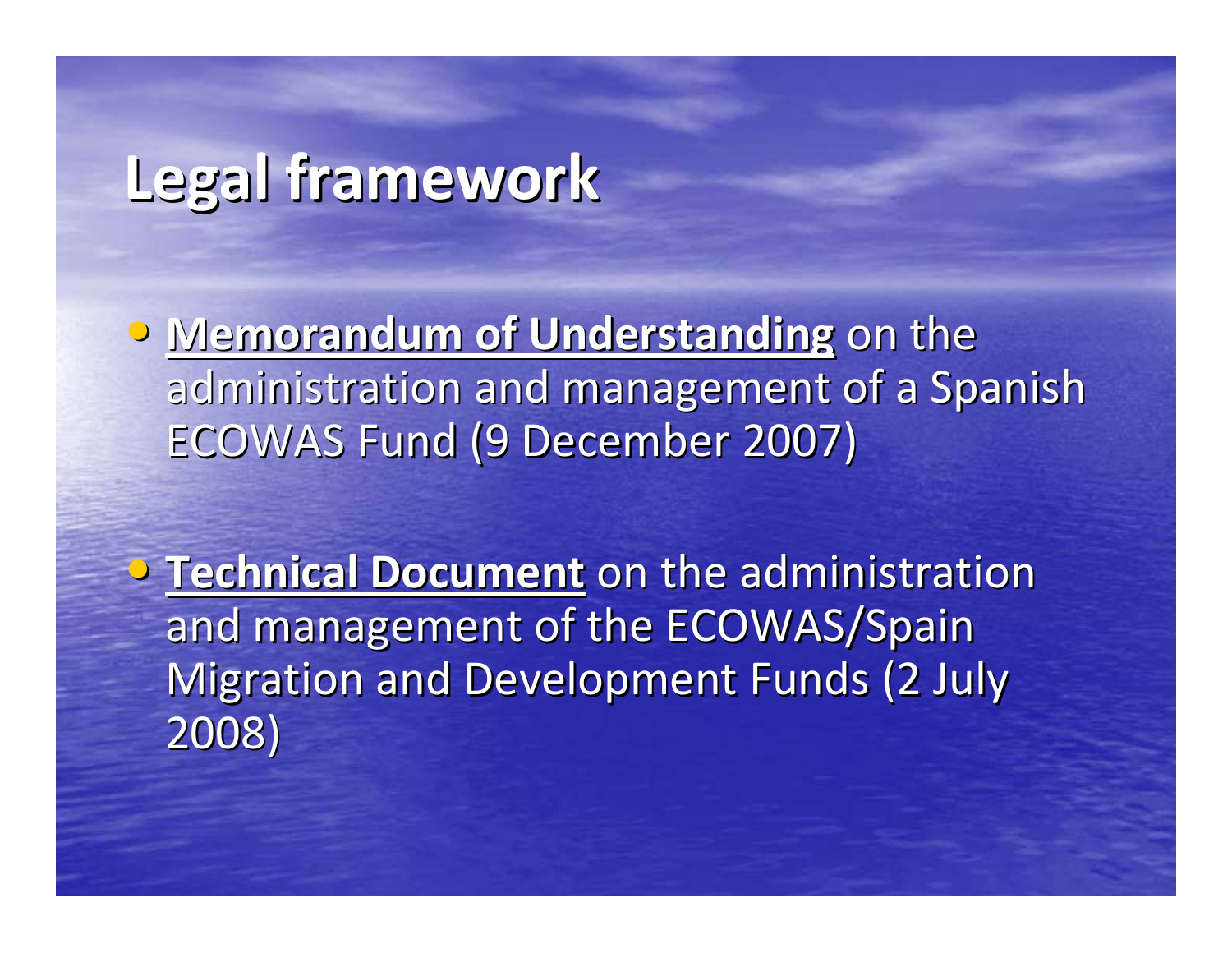

General Objective

 $\sqrt{}$  $\mathbf V$  The eradication of poverty in the ECOWAS region, through effective and sustainable regional integration and institutional capacity building.

Specific Objectives

Support the ECOWAS Commission and the Member States in the development and implementation of the ECOWAS Common Approach on Migration.

 $\sqrt{}$ 

 $\sqrt{}$ 

 $\checkmark$  Finance projects of civil society institutions and organizations in the ECOWAS Member States in the field of migration and development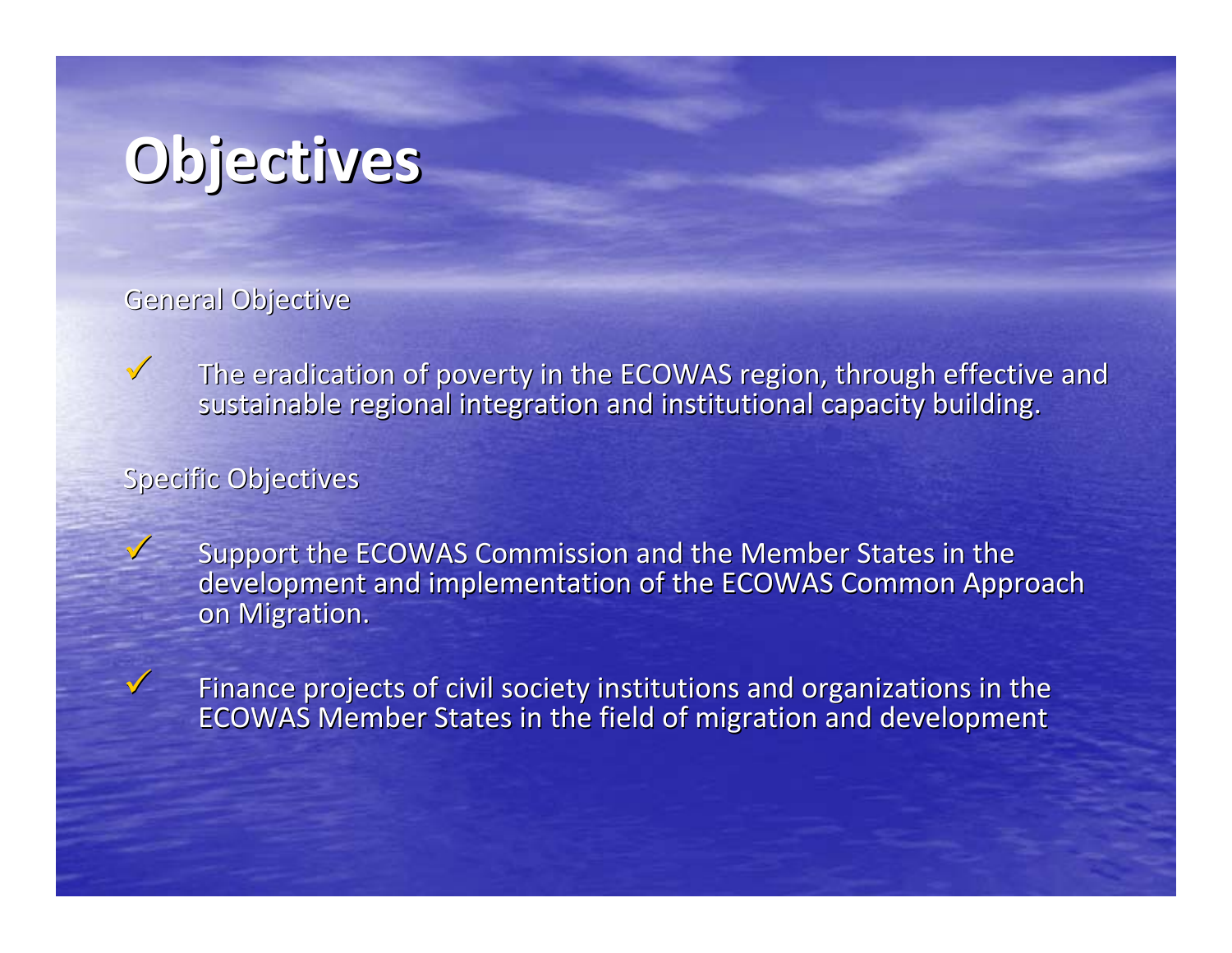## **Components Components**

- $\checkmark$  Institutional Building
	- ECOWAS Commission and Member States' ministries and public institutions and organisations at, regional, national and local level

 $\checkmark$  Civil society

– Non Governmental Organisations, Foundations, Associations, Co-operatives established within ECOWAS or in third countries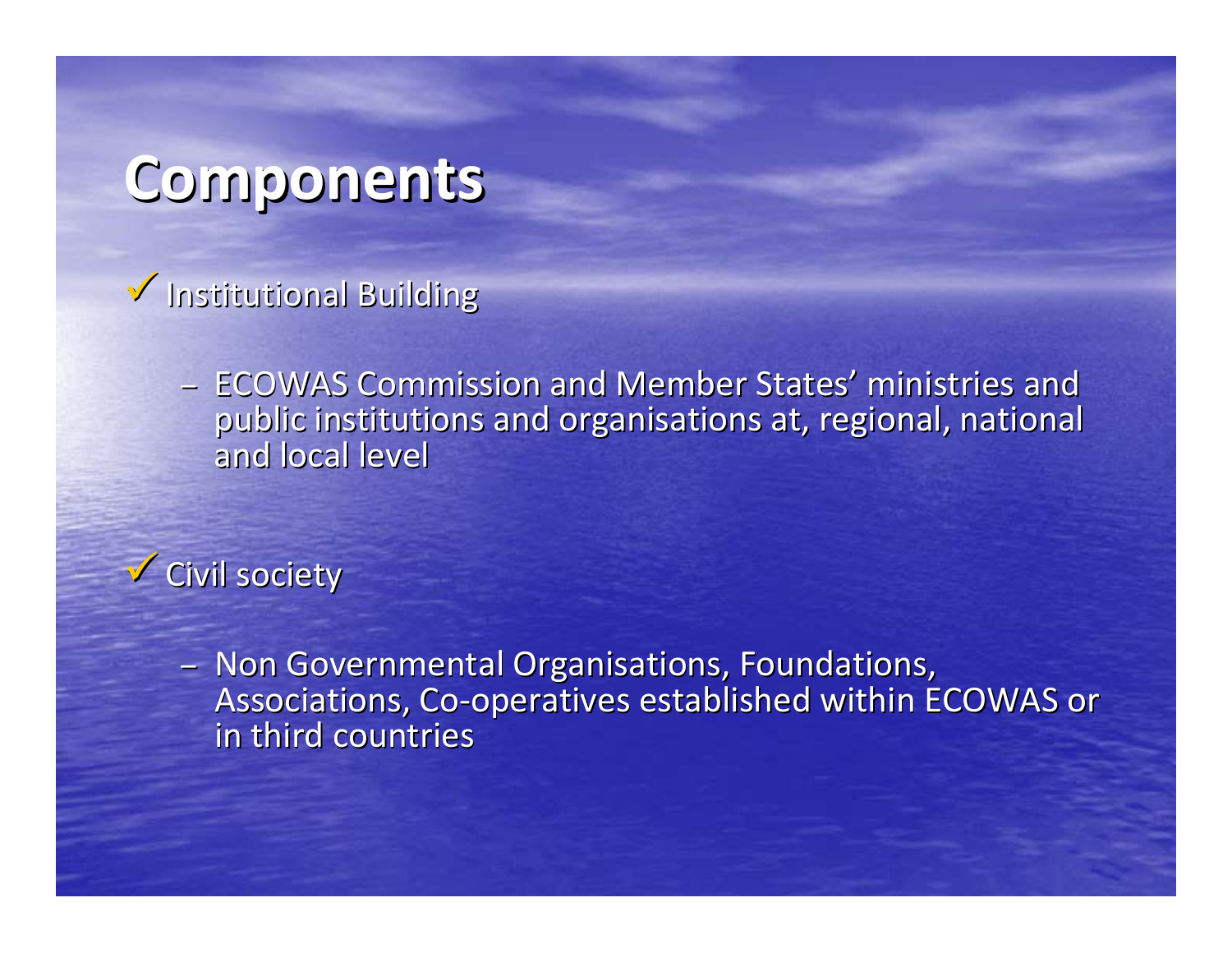# **Geographical Geographical Scope**

V All of the territory of ECOWAS

- –**- Regional** – National –Local
- –Cross ‐border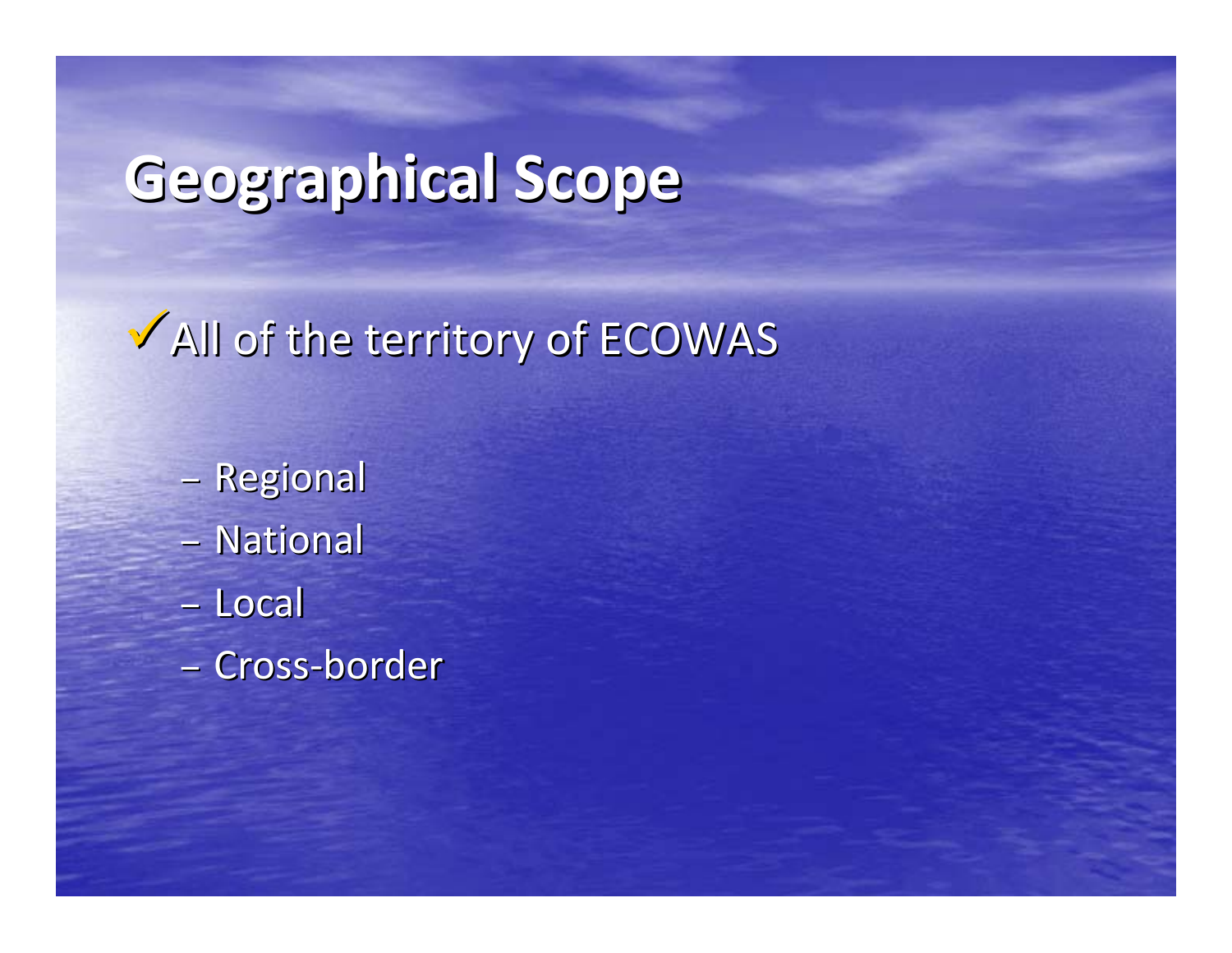# **Thematic Thematic scope**

**ECOWAS Common Approach Approach on Migration Migration**

 $\mathtt{1}.$  Actions to promote free movement within the ECOWAS zone

2. Actions to promote the management of regular migration

3. Actions for policy harmonisation

4. Actions for controlling irregular migration and human trafficking particularly of women and children

5. Actions to protect the rights of migrants, asylum seekers and refugees

6. Actions aiming to take into account the Gender and Migration dimension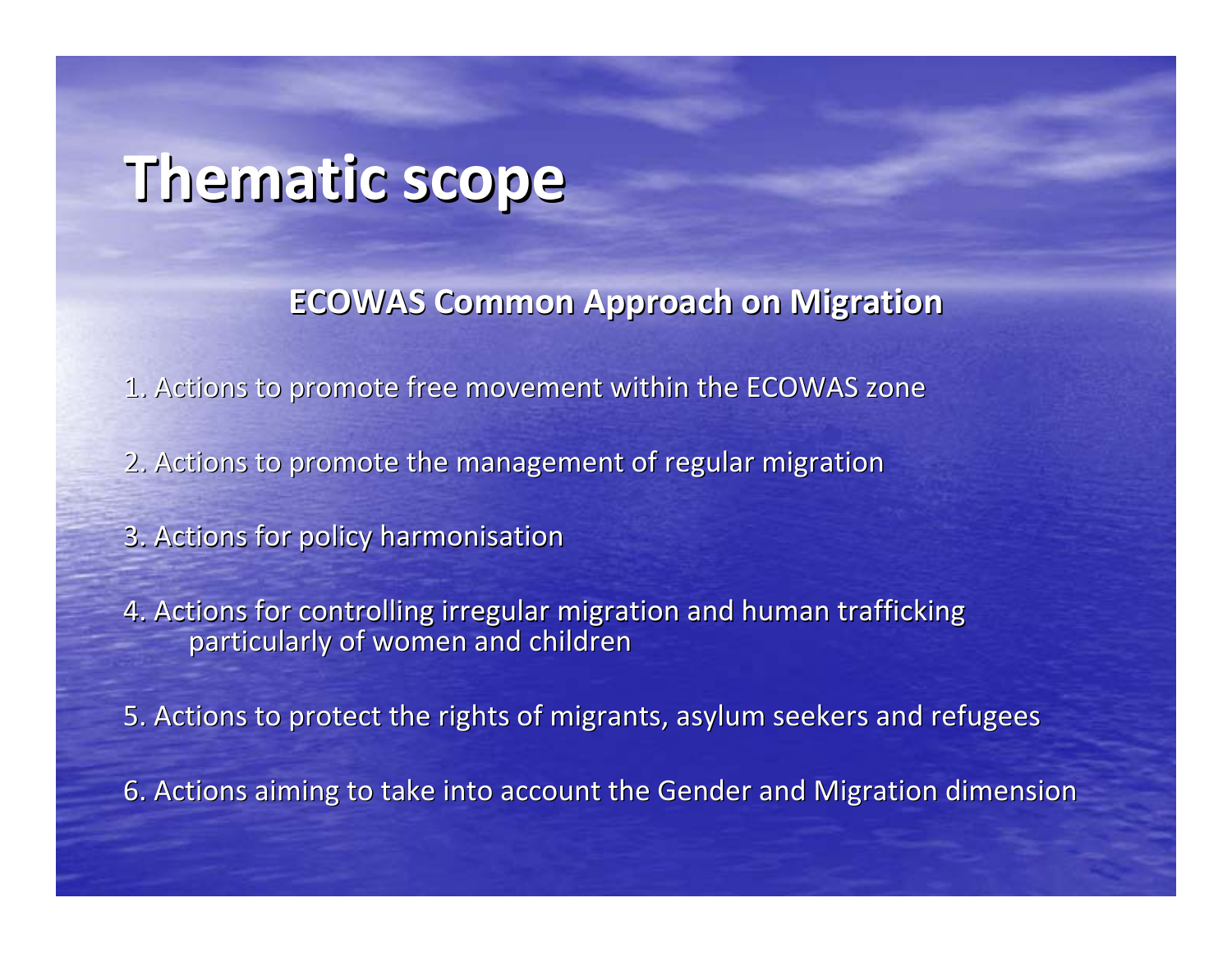# **Management Management bodies**

V Steering Committee V Technical Management Team √Fund Management Unit  $\sqrt{}$ National Platforms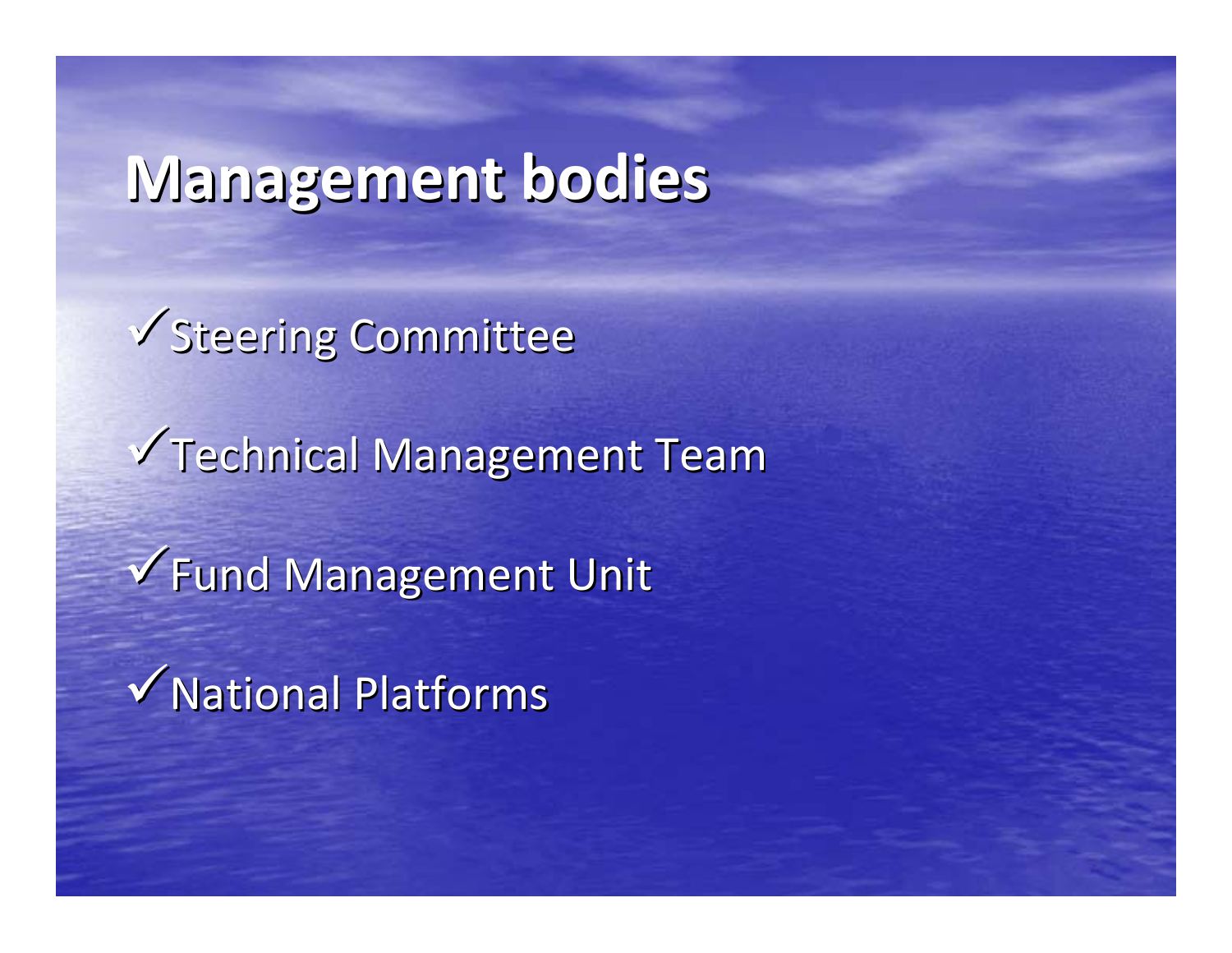# Steering Committee - Composition

- 5 Representatives of Spain
- Director of the Spanish Agency for International Development **Cooperation (AECID)**
- Ambassador of Spain to Nigeria and ECOWAS (MAEC)
- Director of Cooperation for Africa, Asia and Eastern Europe (AECID) ◆ Head of the Sub-Saharan Africa Department (AECID)  $\checkmark$  AECID – ECOWAS Liaison Officer

– 5 Representatives ECOWAS ▼ Vice-President of ECOWAS Commission Gommission Trade, Customs, Industry and Free Movement of Persons  $\checkmark$  Commission Administration and Finance  $\checkmark$  Commission Human Development and Gender  $\checkmark$  Commission Political Affairs, Peace and Security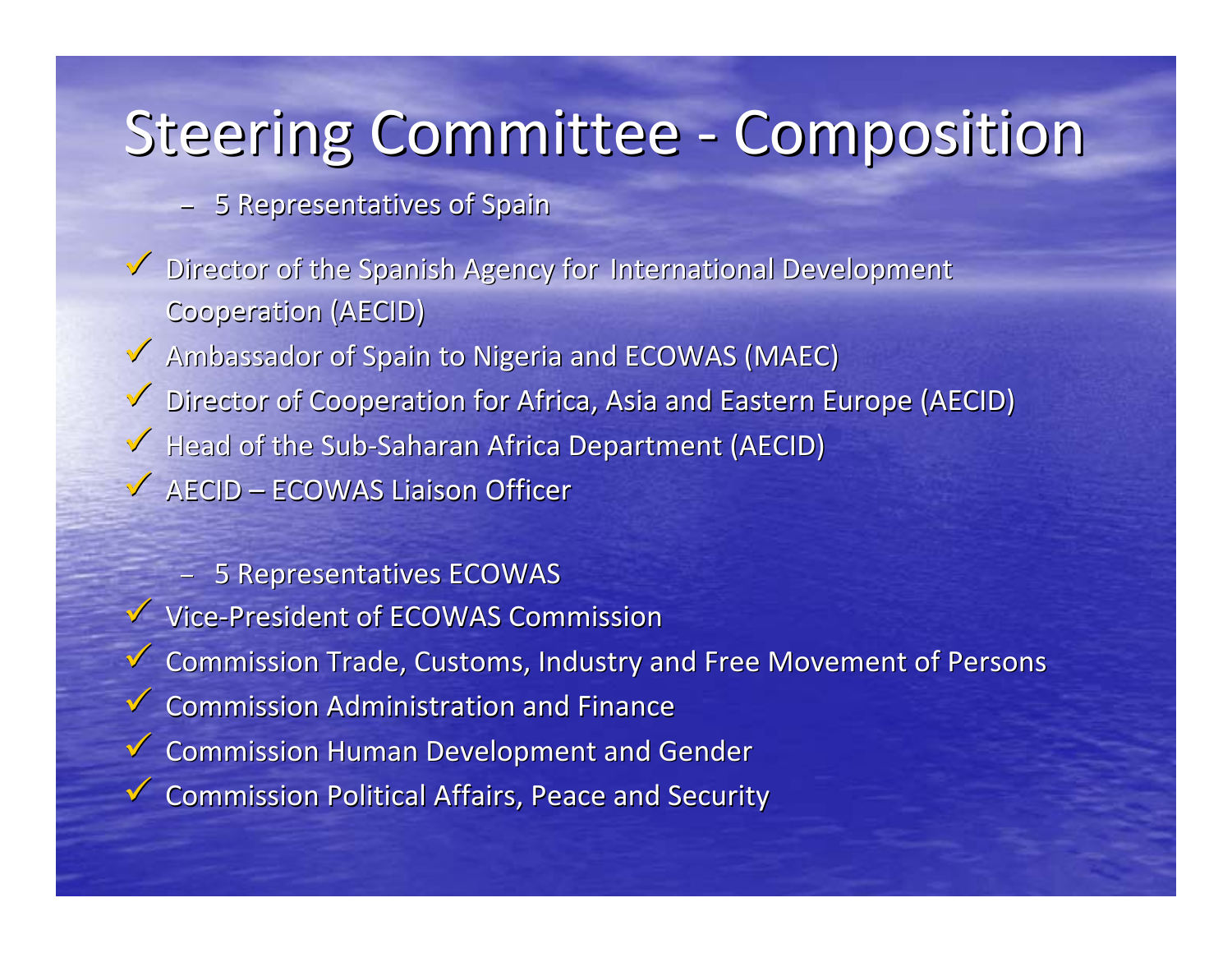### Technical Management Team-Composition

<sup>9</sup>Representatives of ECOWAS Commission Representatives of ECOWAS Commission Departments involved on migration and development

**VECOWAS-Spain Liaison Officer**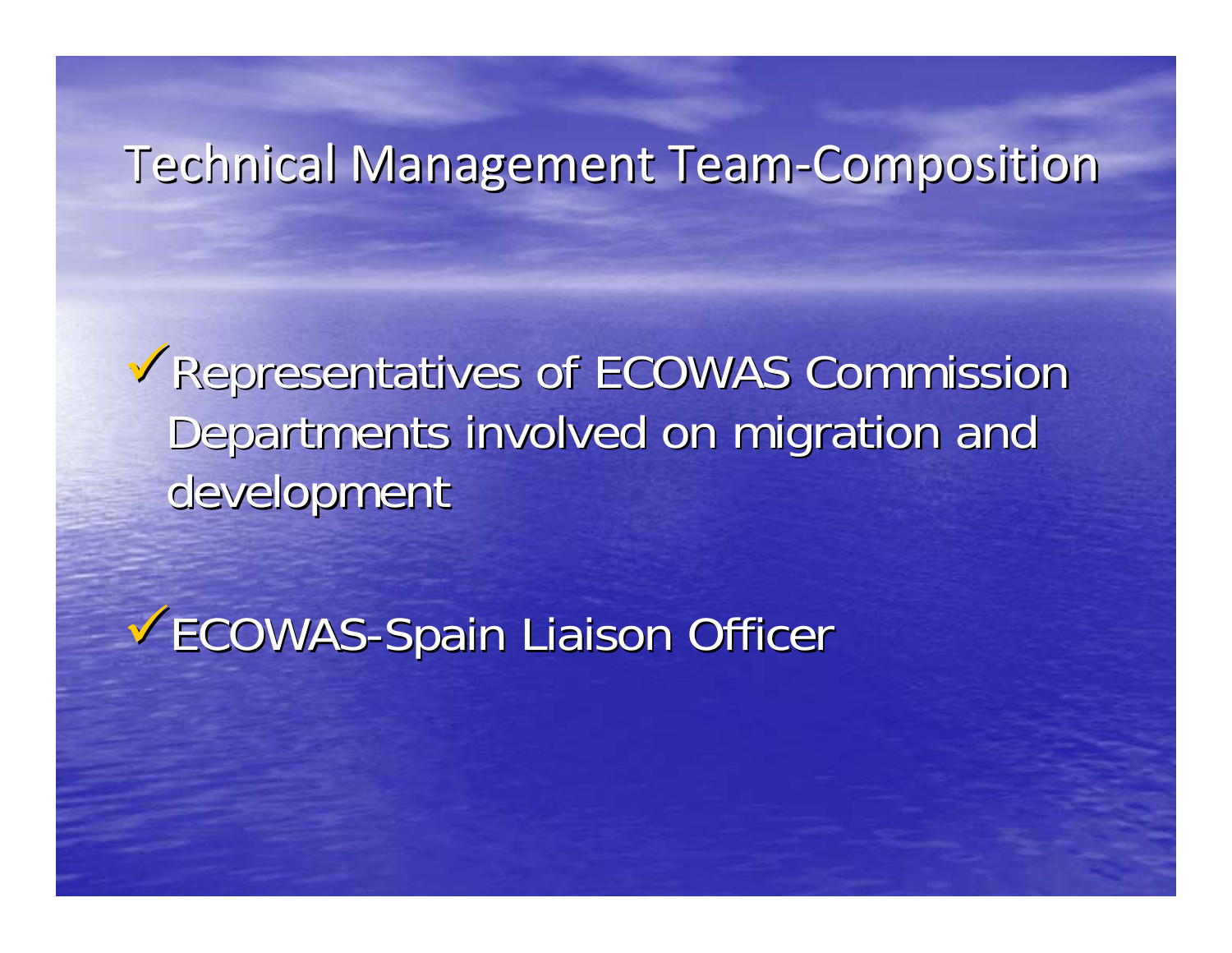### **Fund Management Unit – Composition**

#### $\checkmark$  Head of Unit

 $\checkmark$  Project Officer

 $\checkmark$  Financial Officer

 $\checkmark$  Secretary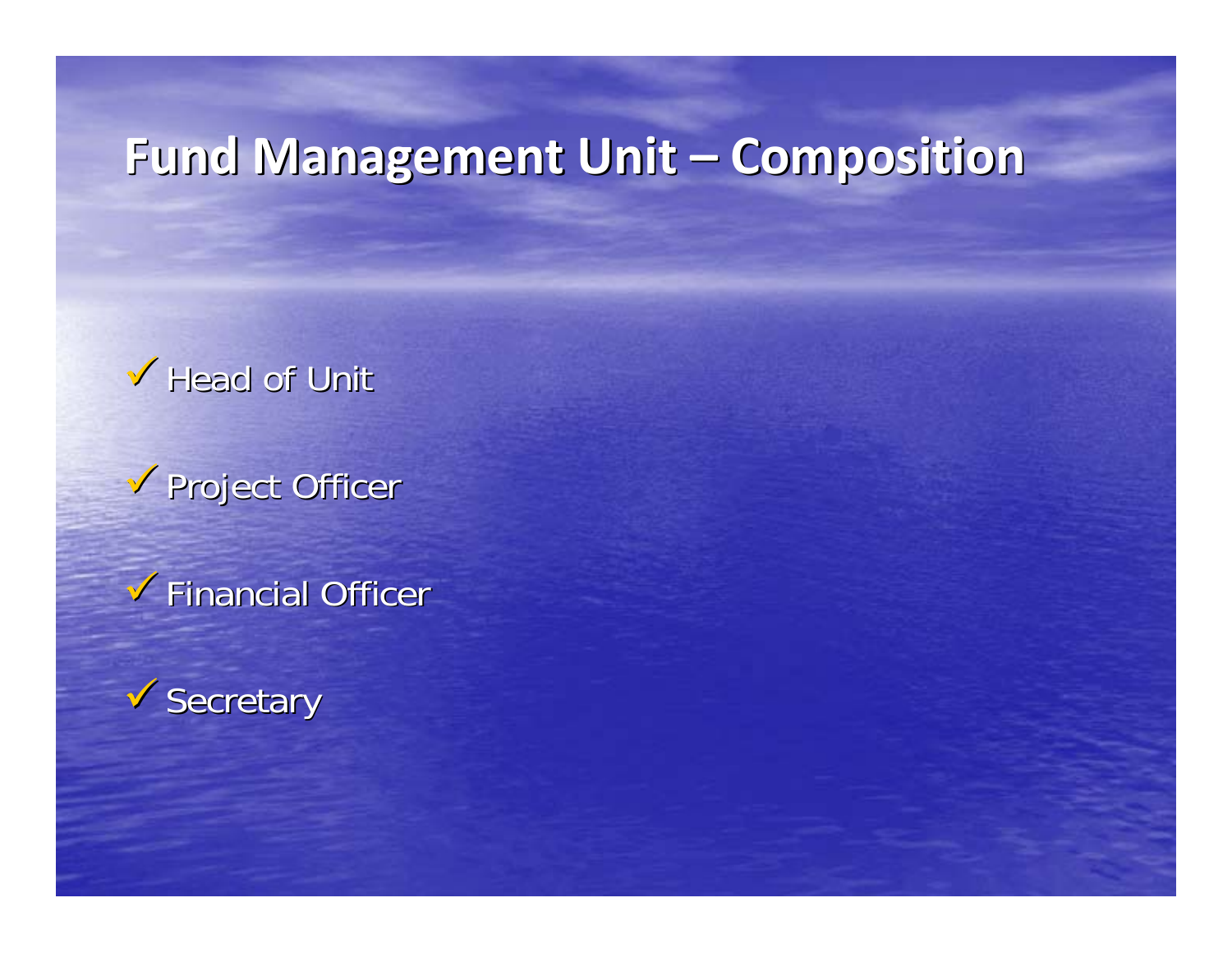# **National National Platforms Platforms‐ Composition Composition**

 $\checkmark$  ECOWAS representatives in Member States

 $\checkmark$  Member States representatives in the field of migration and development

Spanish Embassies, Technical Cooperation Offices or **Liaison Officers** 

 $\sqrt{\frac{1}{10}}$ Benefiting stakeholders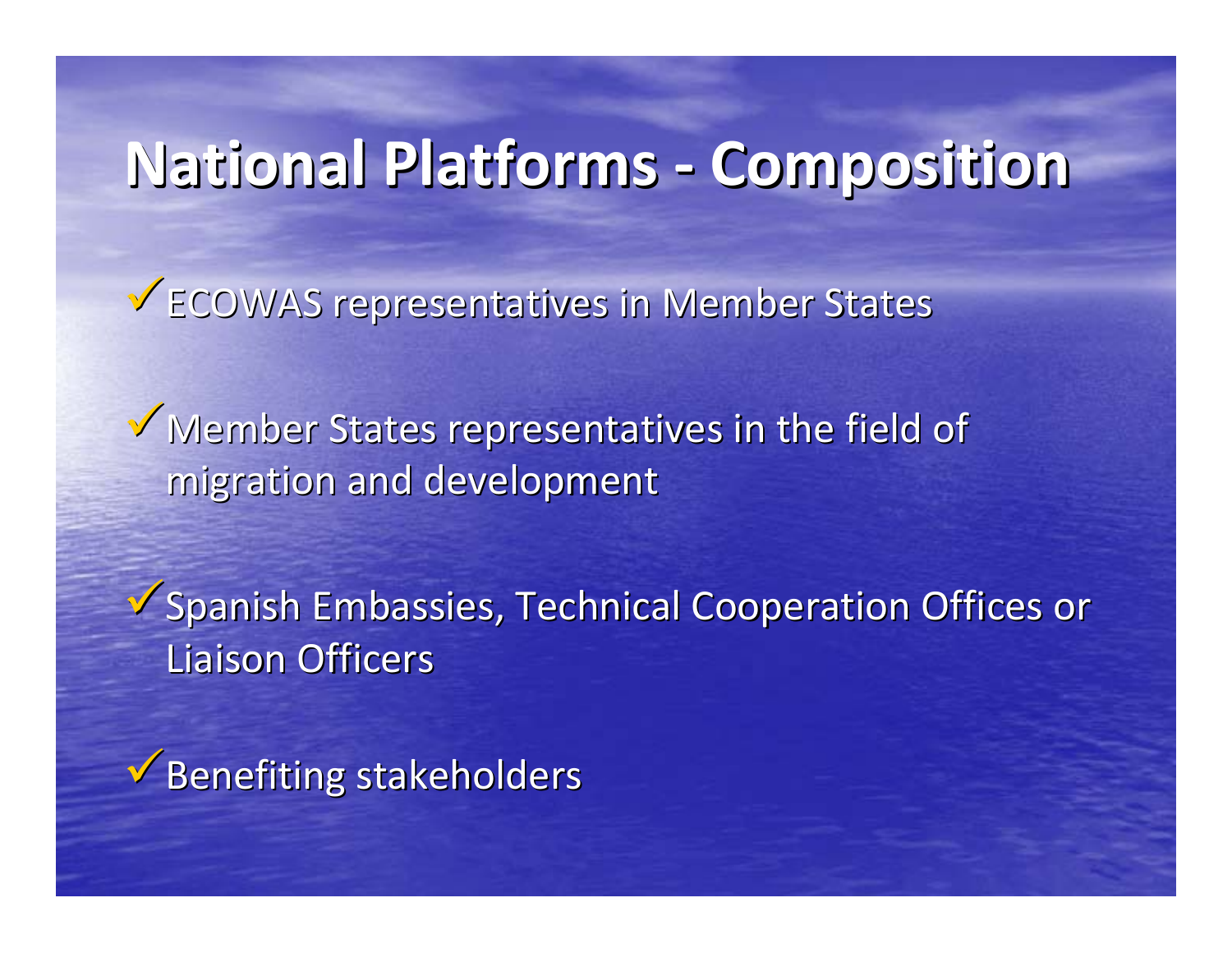# **Budget**

#### 10 Million Euro

 $\sqrt{50\%}$  institutional capacity building

 $\sqrt{50\%}$  civil society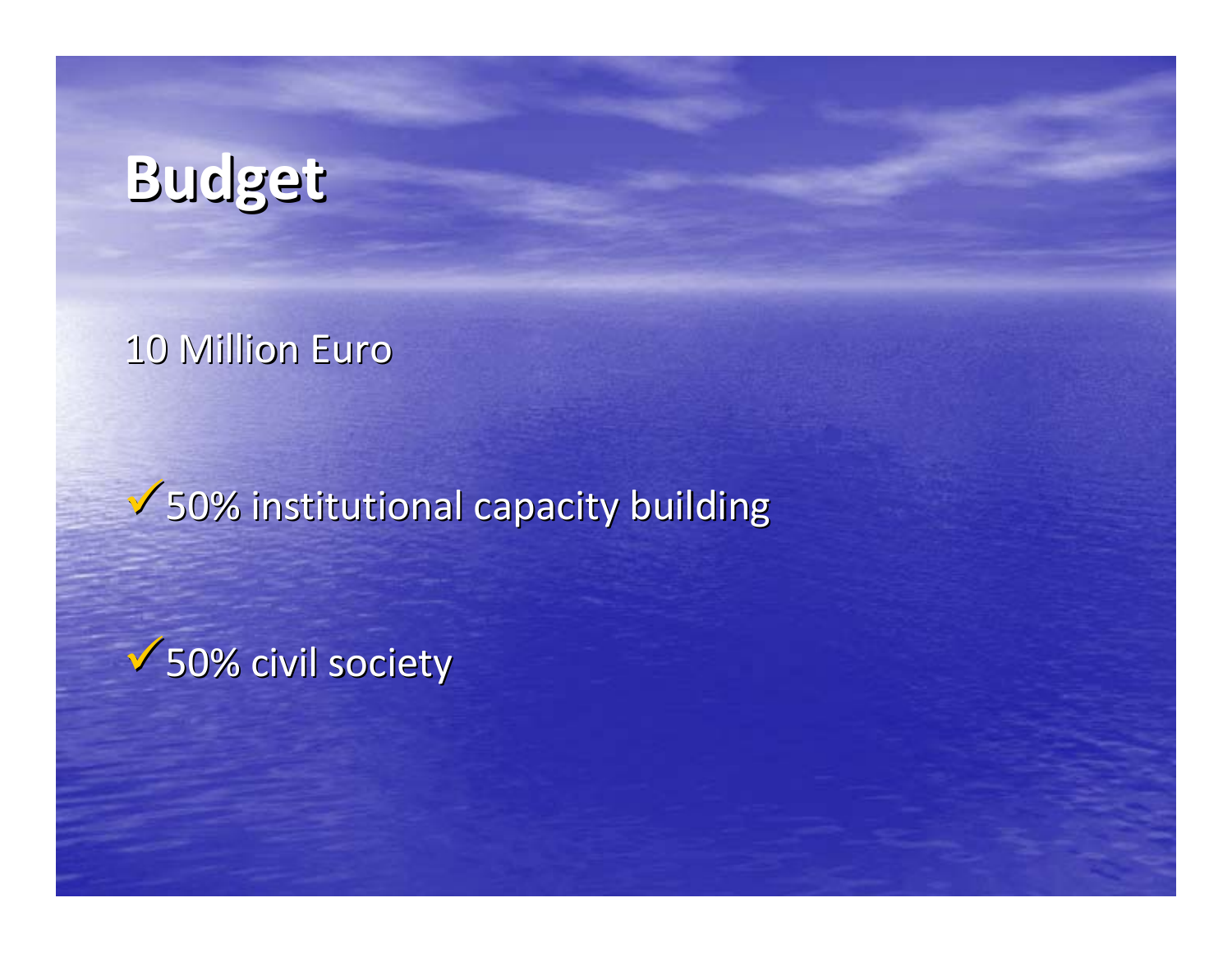# Institutional Capacity Building

Beneficiaries ECOWAS Member States and Commission  $\checkmark$  Indicative amount 4 Million Euros 9 Grant awarded awarded **250.000 250.000 Euros** 9**90%** by the Fund  $\checkmark$  10% by the beneficiary (cash or in kind)  $\checkmark$  Duration 18 months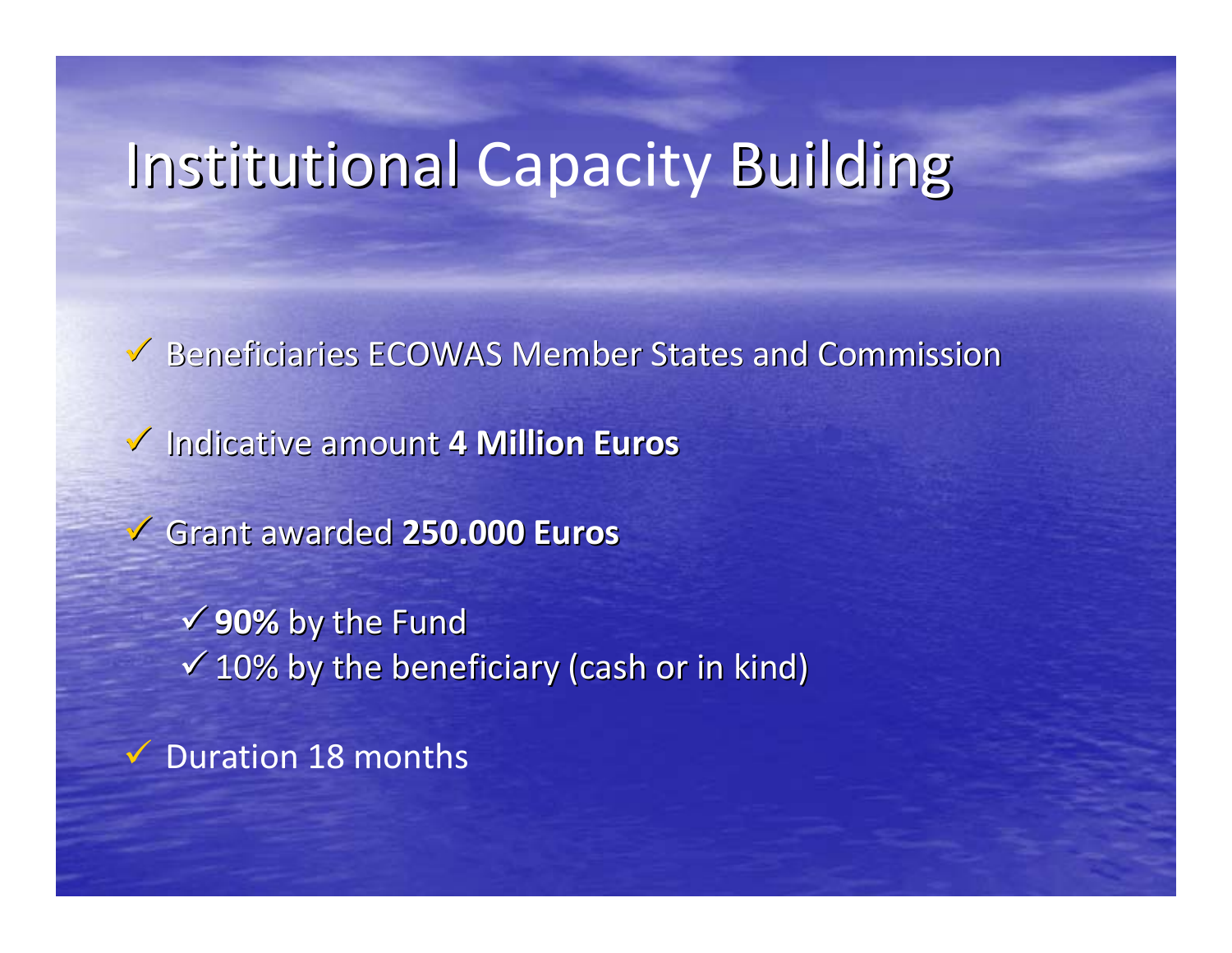### **Institutional Institutional capacity capacity building building support support**

Projects to reinforce the institutional capacity of ECOWAS Member States and the Commission for the development and implementation of the ECOWAS Common Approach on Migration and in particular the actions included in the Action Plan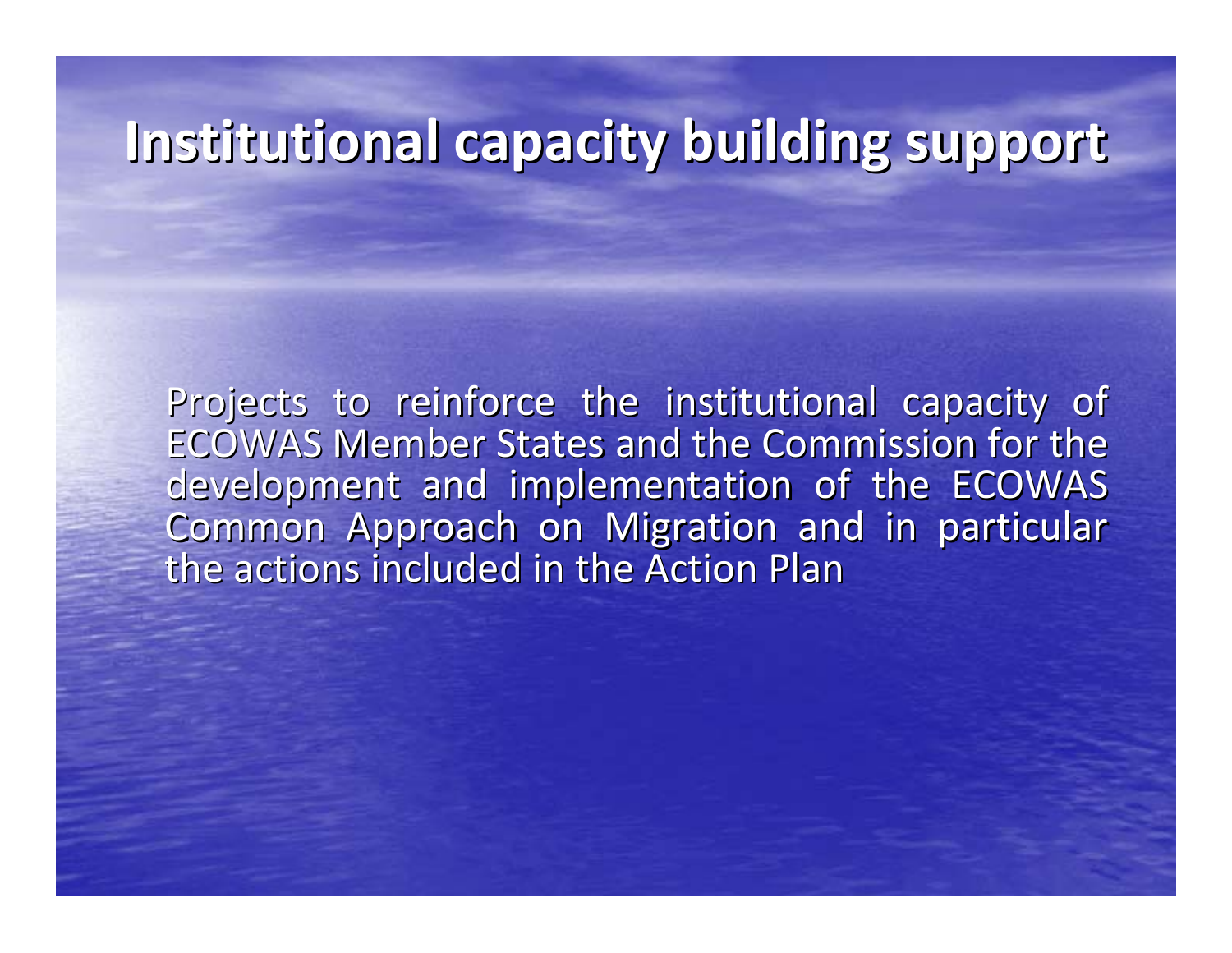## **Institutional Institutional capacity capacity building building support support**

#### **Priorities Priorities**

- $\hspace{.1cm}\cap\hspace{.1cm}$ **P** Free Movement of People:
	- $-$  The definition of national migration policies coherent with the ECOWAS Common Approach on migration.
	- $-$  The establishment and/or strengthening of structures for the coordination and monitoring of migration and development issues that include the main actors.
	- Information, awareness building and training regarding the Protocol of the Free Movement of People (right entry, residence and establishment)
	- $-$  Harmonisation and Securing of travel documents.
- $\color{red}\bullet$ Irregular migration and the fight against the trafficking of human beings, **particularly particularly women and children: children:**
	- Information, awareness building and training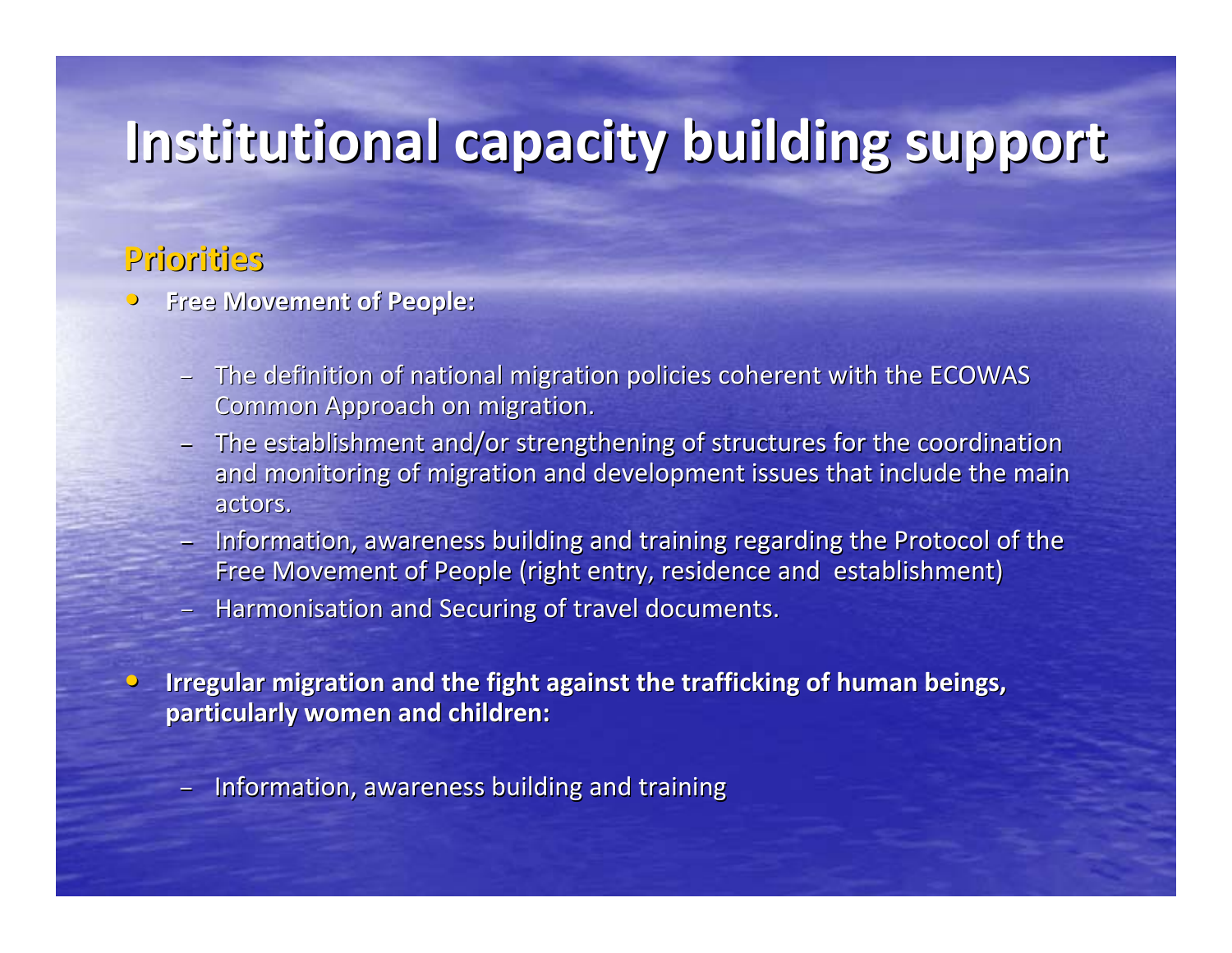#### **PREVENTION OF IRREGULAR MIGRATION**

| <b>COUNTRY</b>      | <b>BENEFICIARY</b>                                                                                                                         | <b>PROJECT</b>                                                                                                                                                                | <b>OBJECTIVE</b>                                                                                                                                                                                                                         | <b>PRIORITY AREA</b>                        |
|---------------------|--------------------------------------------------------------------------------------------------------------------------------------------|-------------------------------------------------------------------------------------------------------------------------------------------------------------------------------|------------------------------------------------------------------------------------------------------------------------------------------------------------------------------------------------------------------------------------------|---------------------------------------------|
| Gambia              | Ministry of Trade, Regional<br>Integration and<br>Employment in partnership<br>with Department of<br>Immigration (Ministry of<br>Interior) | Reduction of youth illegal<br>migration through<br>apprenticeship training,<br>skills development,<br>employment creation and<br>counselling for returned or<br>in risk youth | The specific objectives are<br>to raise awareness on the<br>importance of skills<br>acquisitions and the<br>migration risks and to<br>integrate the repatriated<br>youth creating<br>opportunities for further<br>education and training | PREVENTION OF<br><b>IRREGULAR MIGRATION</b> |
| Nigeria             | Nigerian Immigration<br>Service                                                                                                            | Passport to safe Migration                                                                                                                                                    | This project would target<br>the development of<br>information on the<br>challenges and dangers of<br>irregular migration in a<br>passport booklet                                                                                       | PREVENTION OF<br><b>IRREGULAR MIGRATION</b> |
| Mali                | Ministère des Maliens de<br>l'Extérieur et de<br>l'Intégration Africaine                                                                   | Information, prevention and<br>awareness campaigns on<br>the migration risks                                                                                                  | The project proposes a<br>broad variety of interesting<br>approaches to inform the<br>general public on the<br>dangers of irregular<br>migration                                                                                         | PREVENTION OF<br><b>IRREGULAR MIGRATION</b> |
| <b>Burkina Faso</b> | Ministère de l'action sociale<br>et de la solidarité                                                                                       | Project to combat irregular<br>migration and children<br>trafficking in six regions of<br><b>Burkina Faso</b>                                                                 | This project includes the<br>establishment of several<br>committees of monitoring<br>at regional and local levels<br>and sensitization campaigns                                                                                         | PREVENTION OF<br><b>IRREGULAR MIGRATION</b> |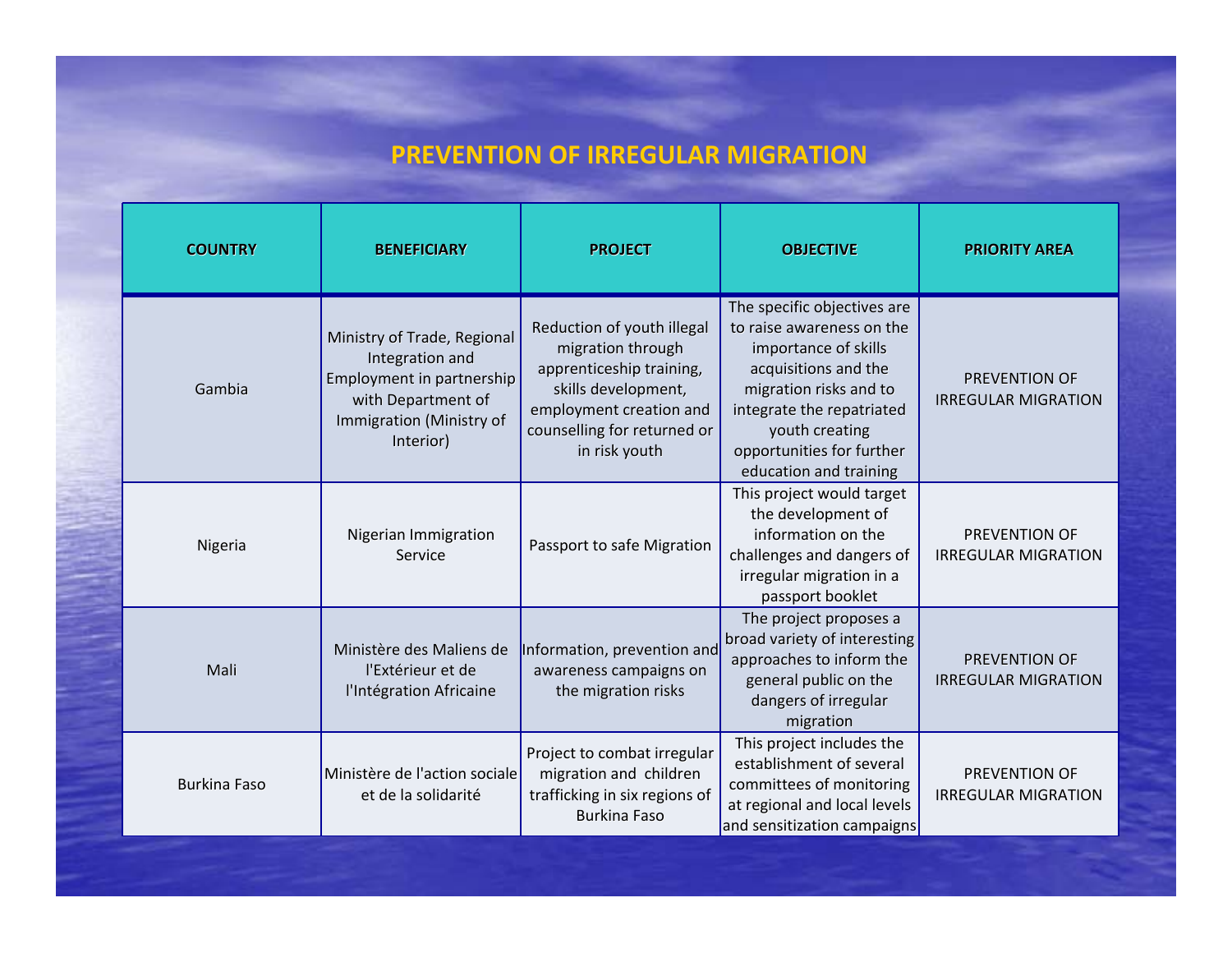#### **FREE MOVEMENT OF PEOPLE FREE MOVEMENT OF PEOPLE**

| <b>COUNTRY</b> | <b>BENEFICIARIY</b>                                                                              | <b>PROJECT</b>                                                                                            | <b>OBJECTIVE</b>                                                                                                                                                                                                                                                                                                   | <b>PRIORITY AREA</b>                                                                                             |
|----------------|--------------------------------------------------------------------------------------------------|-----------------------------------------------------------------------------------------------------------|--------------------------------------------------------------------------------------------------------------------------------------------------------------------------------------------------------------------------------------------------------------------------------------------------------------------|------------------------------------------------------------------------------------------------------------------|
| Cape Verde     | Gabinete do Ministro-<br>Adjunto do Primeiro<br>Ministro e Ministro das<br>Comunidades Emigradas | <b>Migration Observatory</b>                                                                              | The overall objective es to establish a<br>migration observatory and, in particular, to<br>produce migration relevant data, to publish<br>a bi-annual publication on migration and<br>organise a regional conference on migration<br>to establish networks                                                         | FREE MOVEMENT OF<br><b>PEOPLE</b><br><b>Capacity Building</b>                                                    |
| Cape Verde     | Gabinete do Ministro-<br>Adjunto do Primeiro<br>Ministro e Ministro das<br>Comunidades Emigradas | Unit for Migrants Coordination                                                                            | The objective is to develop an instrument of<br>coordination and formulation of a national<br>migration policy for Cape Verde                                                                                                                                                                                      | <b>FREE MOVEMENT OF</b><br><b>PEOPLE</b><br>Policy Coherence                                                     |
| Ghana          | Ministry of the Interior                                                                         | Developing a migration policy to<br>integrate migration into Ghana's<br>national development<br>framework | The objective is to develop a<br>comprehensive and coherent migration<br>management that serves as a guide for<br>mainstreaming migration issues into the<br>government's development framework at<br>all levels. It includes training workshops<br>and host a seconded IOM expert at the<br><b>Migration Unit</b> | FREE MOVEMENT OF<br><b>PEOPLE</b><br><b>Policy Coherence</b>                                                     |
| <b>Benin</b>   | des finances                                                                                     | Ministère de l'économie et Establishment of an Observation<br>and Complaints Reception Office             | The main purpose to create an office in<br>charge of observation and receiving<br>complaints borders is strategically<br>important to improve the freedom of<br>movement. The project also includes users<br>sensitization of Abidjan-Lagos Corridor                                                               | FREE MOVEMENT OF<br><b>PEOPLE</b><br>Information, awareness<br>building and training                             |
| Togo           | Ministère de l'économie et<br>des finances / cellule<br><b>CEDEAO</b>                            | Gender / Irregular Migration                                                                              | This project includes: strategy and plan of<br>action on gender and migration, assistance<br>to coordination mechanism for joint<br>controls; sensitization campaigns on<br>irregular migration.                                                                                                                   | FREE MOVEMENT OF<br><b>PEOPLE</b><br>Information, awareness<br>building and training<br><b>Capacity Building</b> |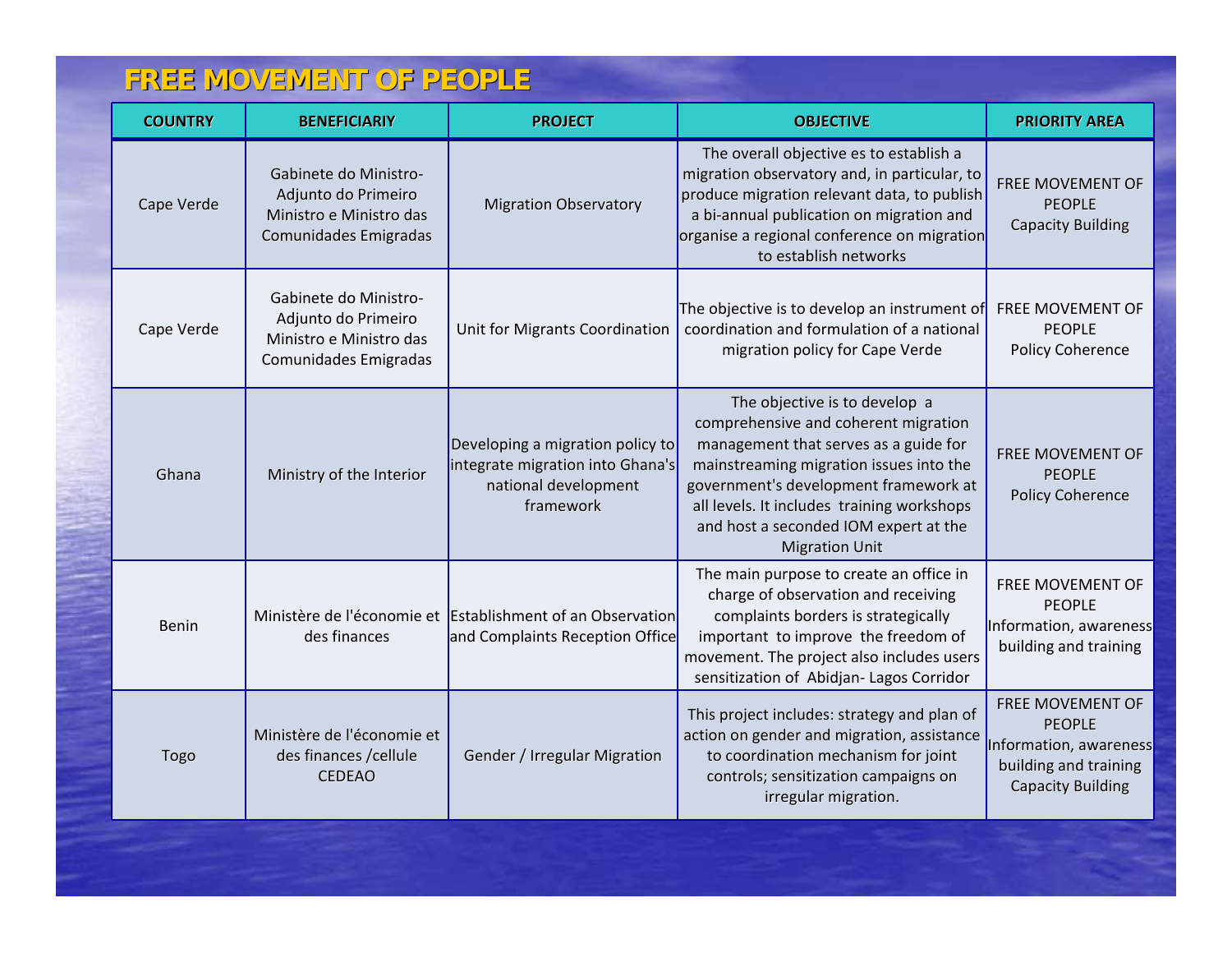#### **FREE MOVEMENT OF PEOPLE FREE MOVEMENT OF PEOPLE**

| <b>COUNTRY</b> | <b>BENEFICIARIY</b>                                                                                           | <b>PROJECT</b>                                                             | <b>OBJECTIVE</b>                                                                                                                                                                                                                                                                            | <b>PRIORITY AREA</b>                                                                                                                 |
|----------------|---------------------------------------------------------------------------------------------------------------|----------------------------------------------------------------------------|---------------------------------------------------------------------------------------------------------------------------------------------------------------------------------------------------------------------------------------------------------------------------------------------|--------------------------------------------------------------------------------------------------------------------------------------|
| Guinea Bissau  | Ministry of Interior                                                                                          | Formulation of a national<br>migration policy                              | The overall objective is the formulation of national<br>migration policy to implement a more coherent<br>approach to migration, to get the framework for<br>data collection on migration and set the priorities for<br>implementing projects in the field of migration                      | FREE MOVEMENT OF<br><b>PEOPLE</b><br>Policy Coherence                                                                                |
| Guinea Conakry | Ministère d'Etat chargé<br>des affaires étrangères,<br>de l'intégration<br>africaine et de la<br>francophonie | Project to support capacity<br>building on migration and<br>development.   | The main purpose is to rehabilitate a centre which<br>will have the potential to become a reference in the<br>field of migration. This project also includes the<br>development of a coherent national migration policy<br>and information campaigns on the risks of irregular<br>migration | FREE MOVEMENT OF<br><b>PEOPLE</b><br><b>Capacity Building</b><br>Information, awareness<br>building and training<br>Policy Coherence |
| Senegal        | Ministère des<br>Sénégalais de<br>l'extérieur                                                                 |                                                                            | This overall objective is to establish a data system to<br>monitor the migration flows. It also includes capacity<br>building and training of the main actors involved                                                                                                                      | FREE MOVEMENT OF<br><b>PEOPLE</b><br>Information, awareness<br>building and training<br>Capacity Building                            |
| Senegal        | Ministère des<br>Sénégalais de<br>l'extérieur                                                                 | Installation of information<br>offices, guidance and<br>monitoring system  | The main purpose is to enhance a coherent<br>migration policy but also includes information and<br>sensitization campaigns for returning migrants                                                                                                                                           | FREE MOVEMENT OF<br><b>PEOPLE</b><br><b>Capacity Building</b><br>Information, awareness<br>building and training                     |
| Mali           | Ministère des Maliens<br>de l'Extérieur et de<br>l'Intégration Africaine                                      | Training for managers and<br>technical officers on migration<br>management | Training for managers and technical officers on<br>migration and development, migration and gender,<br>projects assessment among other courses.                                                                                                                                             | FREE MOVEMENT OF<br><b>PEOPLE</b><br><b>Capacity Building</b>                                                                        |
| Níger          | Ministèire des Affaires<br>Étrangères                                                                         | <b>Migration Project for</b><br>Development and Regional<br>Integration    | The project includes an action plan for the<br>implementation of the national migration policy, and<br>a monitoring committee for implementation of the<br>ECOWAS legal instruments on free movement.                                                                                       | FREE MOVEMENT OF<br><b>PEOPLE</b><br><b>Capacity Building</b><br>Policy Coherence                                                    |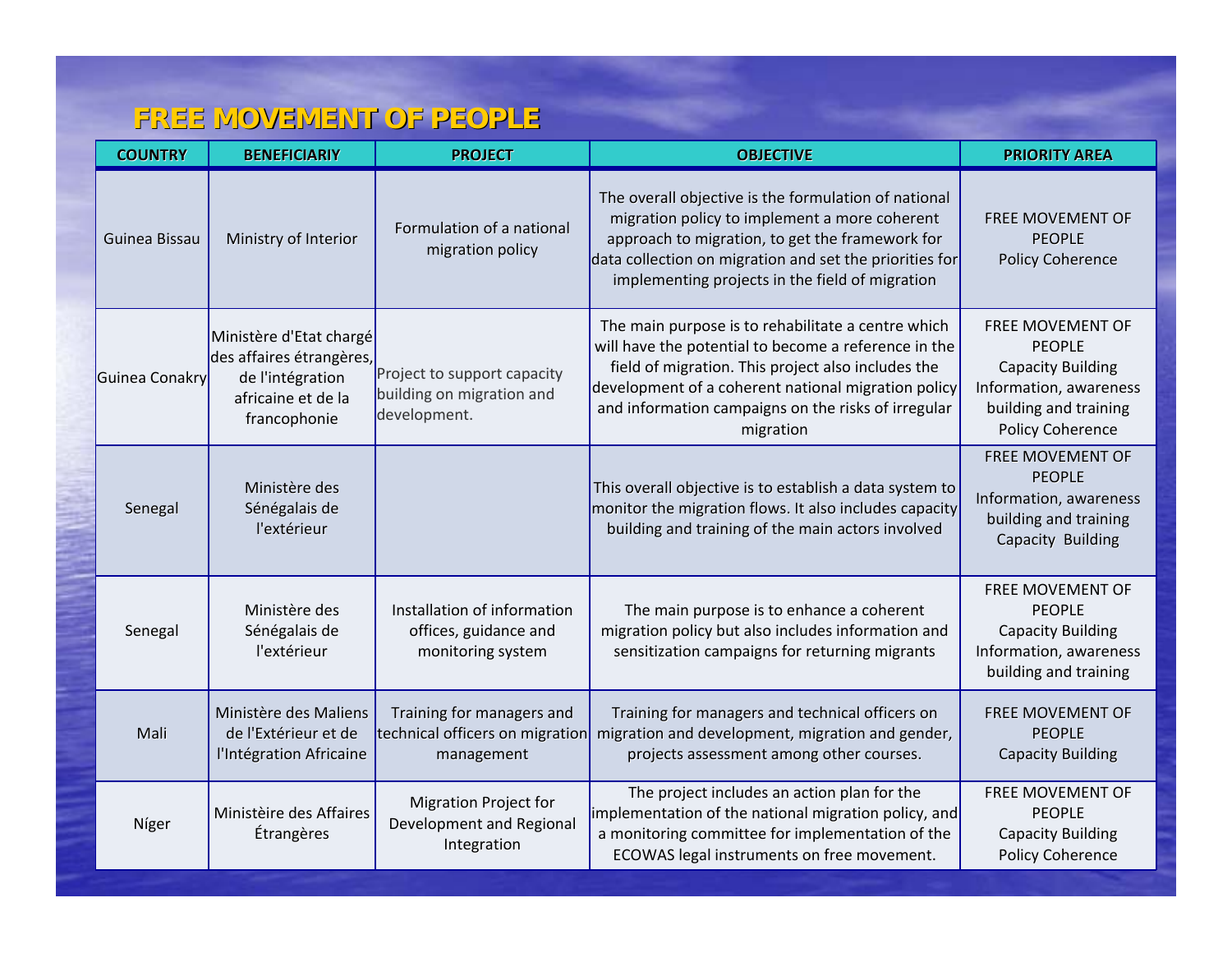## **Institutional Capacity Building**

8 projects approved

Benin Burkina Faso Cape Verd Ghana Guinee Liberia Mali Nigeria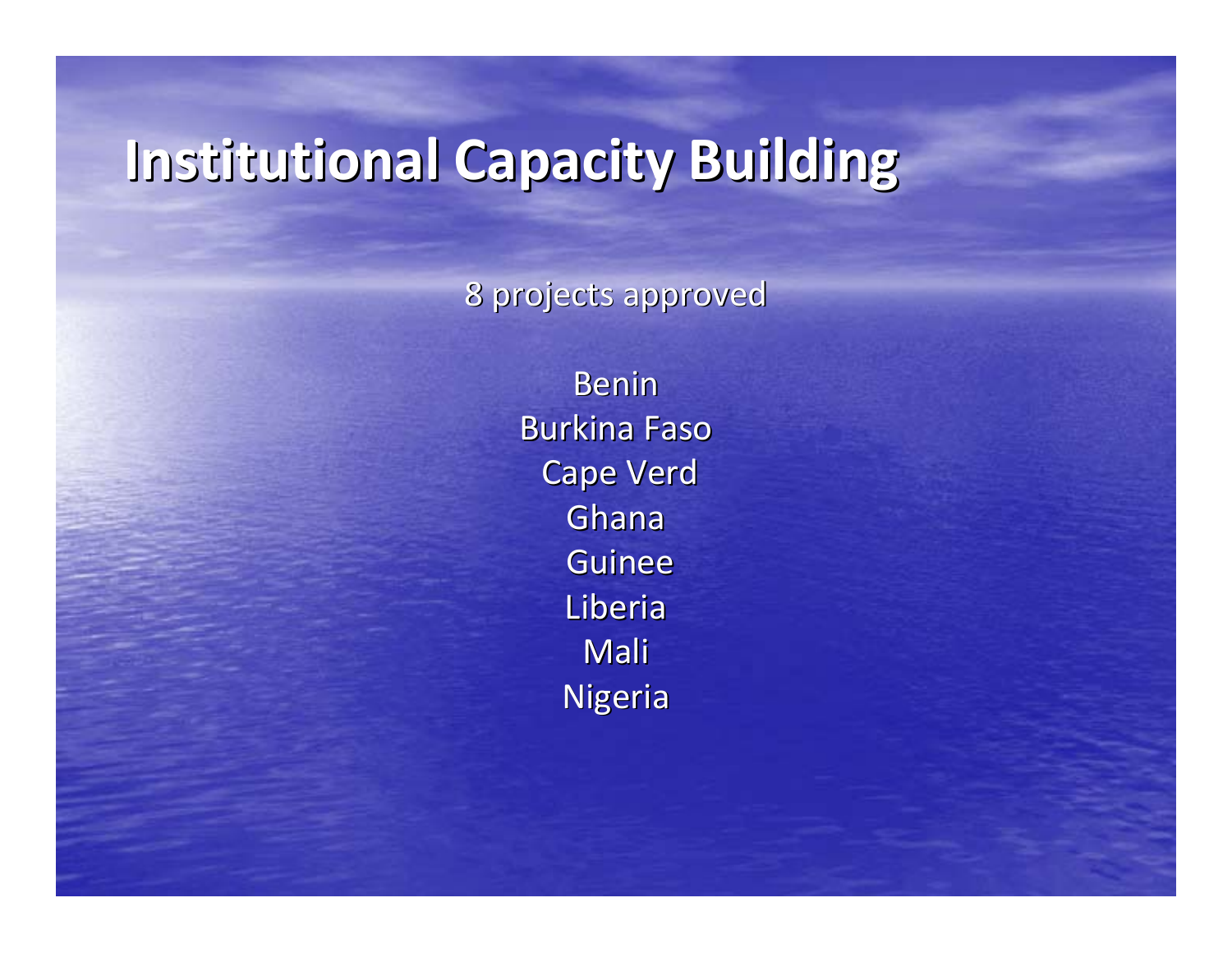### **Civil society society**

Civil society

Indicative amount 4 Million Euros

 $\checkmark$  First Call for Proposals - 2 priorities areas of the ECOWAS Common Approach on Migration

> **Actions to promote free movement in ECOWAS Actions to promote and Enhance Migration and** Development nexus

 $\checkmark$  Grant awarded 30.000 and 120.000 Euros

◆90% by the Fund  $\cdot$  10% by the ECOWAS Commission

 $\checkmark$ Duration 12 months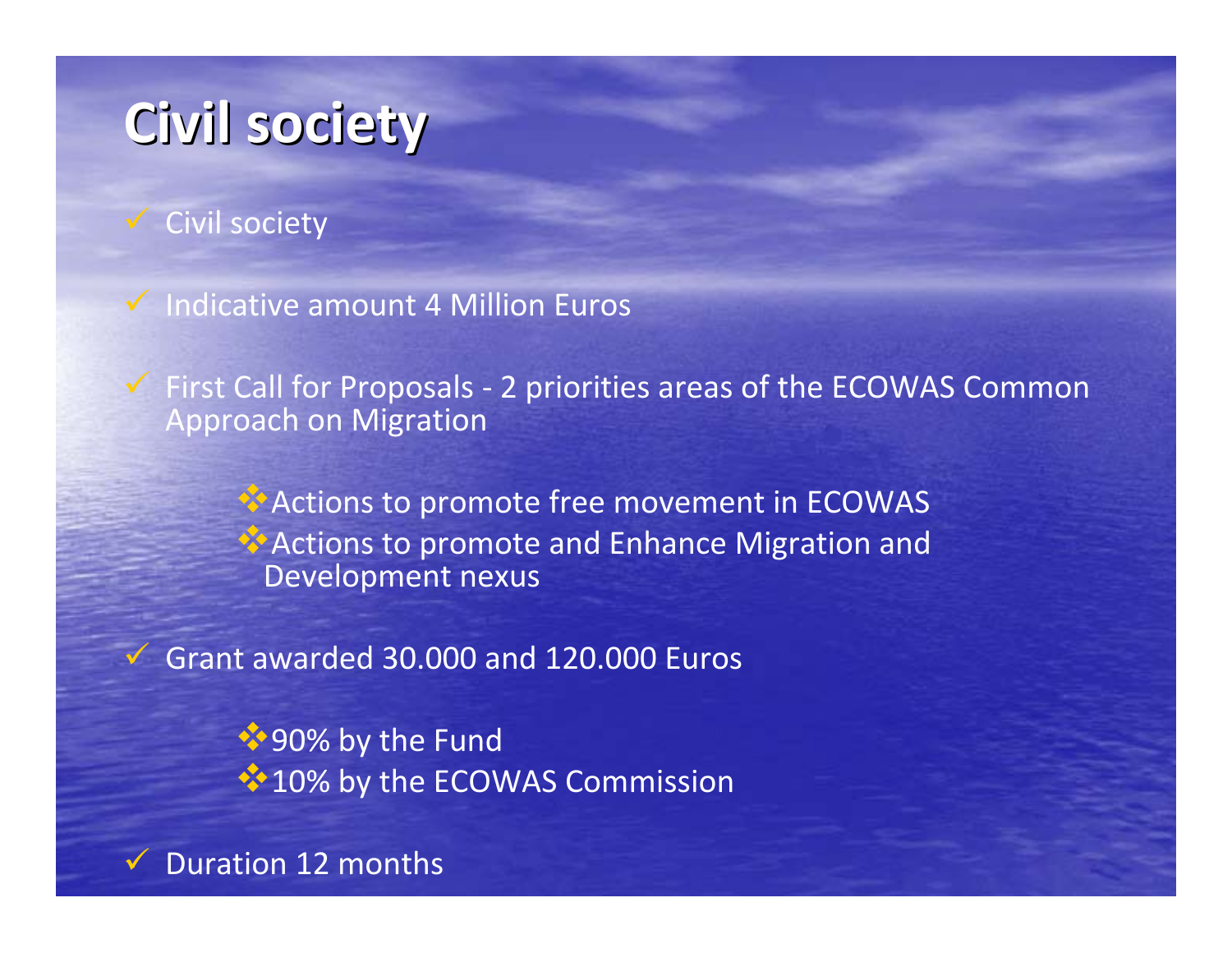# **Civil society society**

### 1st Call for Proposals

 $\sqrt{239}$  concept notes  $\sqrt{58}$  projects  $\sqrt{24}$  approved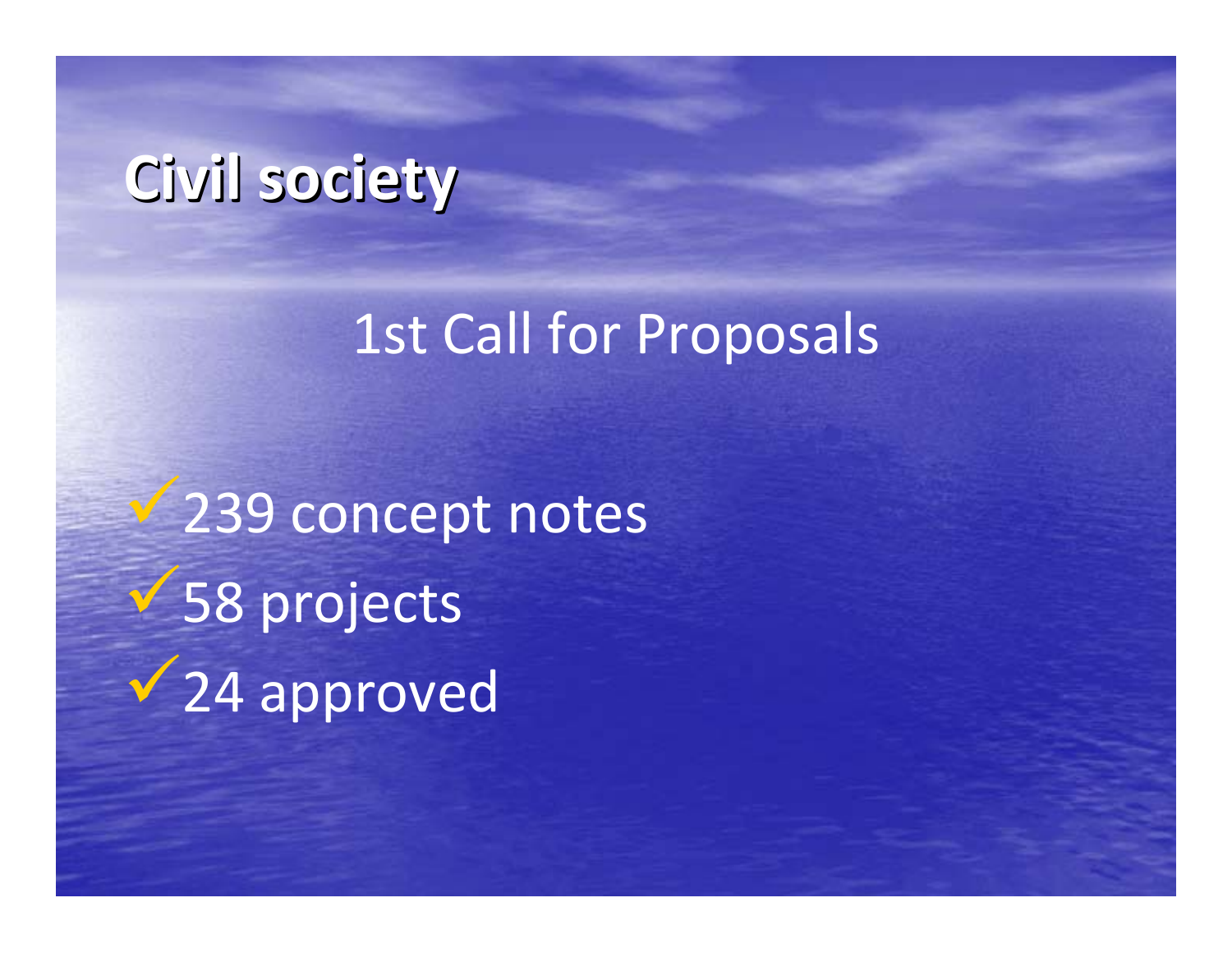## **Civil Society – First Call for proposals**

| <b>OVERVIEW PER COUNTRY</b> | <b>ACCEPTED</b>  |
|-----------------------------|------------------|
|                             |                  |
| <b>BENIN</b>                | $1\,$            |
| <b>BURKINA FASO</b>         | $\overline{2}$   |
| <b>CAP VERT</b>             | $1\,$            |
| <b>CCOTE D'IVOIRE</b>       | $\overline{2}$   |
| <b>GAMBIA</b>               | $\pmb{0}$        |
| <b>GHANA</b>                | $\pmb{0}$        |
| <b>GUINEE</b>               | $\overline{2}$   |
| <b>GUINEE BISSAU</b>        | $\mathbf{1}$     |
| <b>LIBERIA</b>              | $\pmb{0}$        |
| <b>MALI</b>                 | $\pmb{0}$        |
| <b>NIGER</b>                | $\overline{2}$   |
| <b>NIGERIA</b><br>≂         | $\overline{2}$   |
| <b>SENEGAL</b>              | $\boldsymbol{8}$ |
| <b>SIERRA LEONE</b>         | $\pmb{0}$        |
| <b>TOGO</b>                 | $\overline{2}$   |
| <b>OTHERS</b>               | $\,1\,$          |
| <b>TOTAL</b>                | 24               |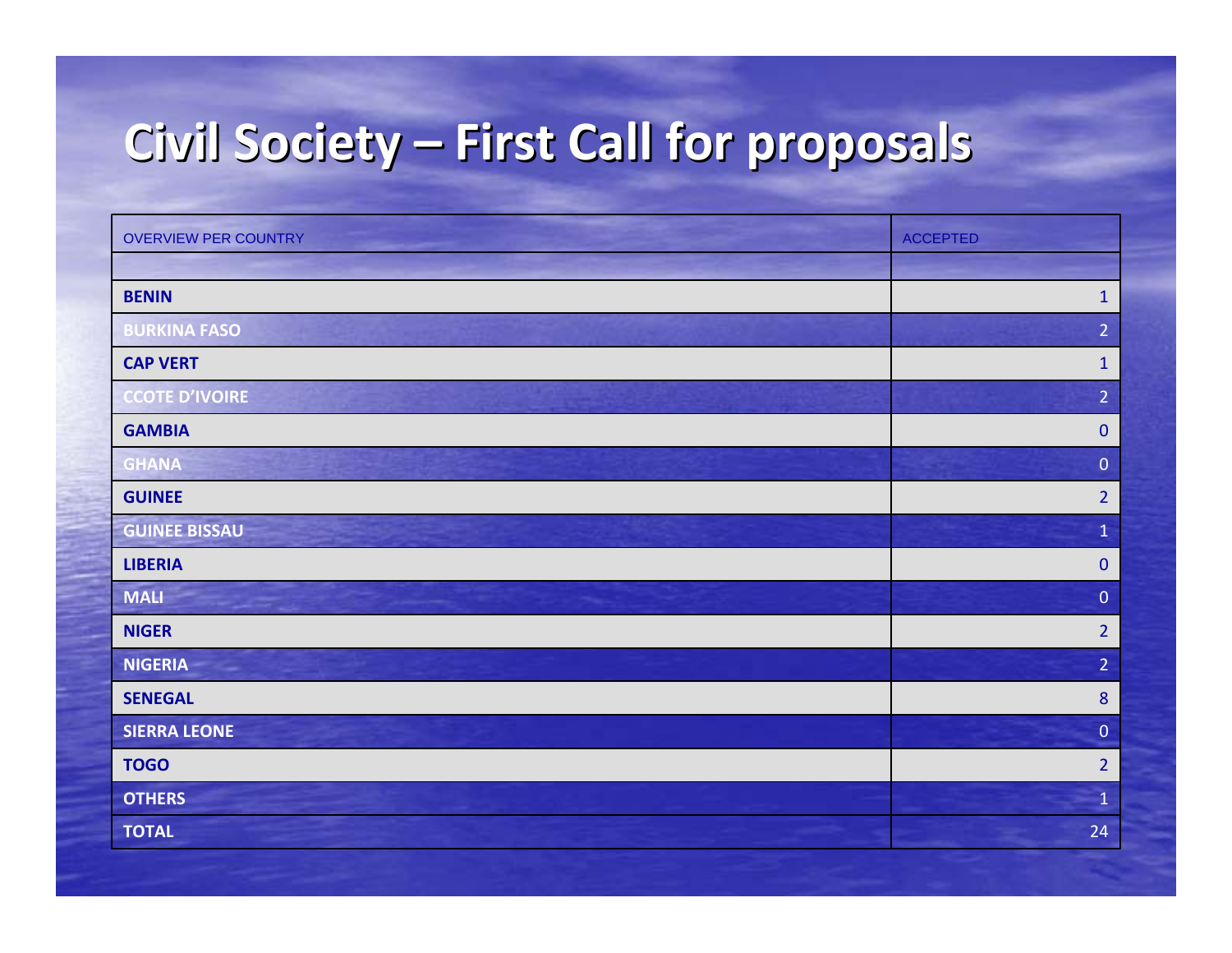# **Next Steps**

V Signature of Co-financing Agreements between the ECOWAS Commission and Member States  $\sqrt{\lambda}$  Approval of projects from Member States **V** Transfer of Funds to Member States  $\sqrt{}$  Monitoring of projects  $\checkmark$  Transfer of Funds to civil society beneficiaries  $\sqrt{\frac{1}{2}}$  Monitoring of projects  $\checkmark$  Preparation of 2<sup>nd</sup> call for proposals for civil society  $\checkmark$  Signature of Memorandum of Understanding between the ECOWAS Commission and National Platforms